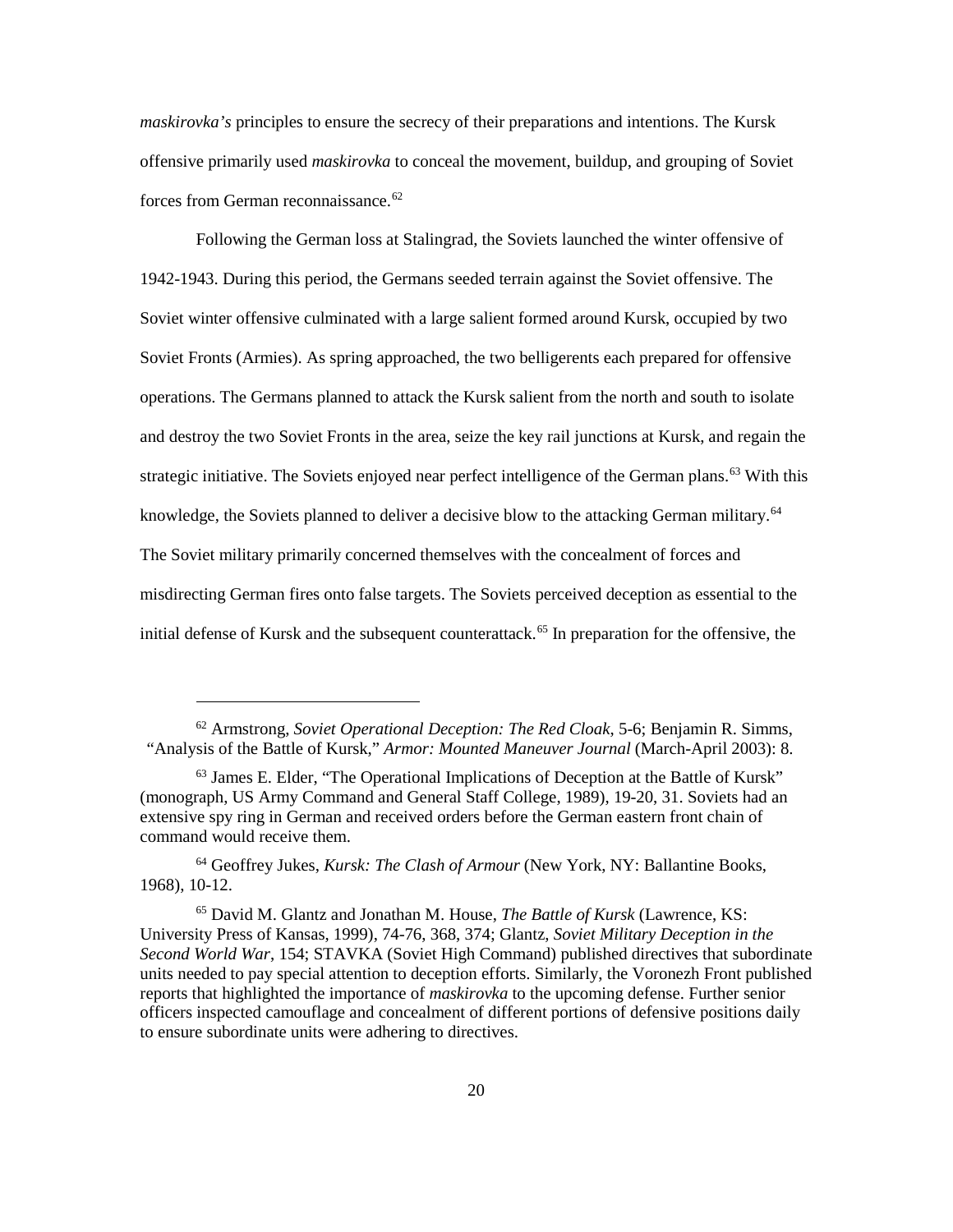Soviets moved the Steppe Front into position in the Voronezh Front's area of operation.<sup>[66](#page-26-0)</sup> In addition to the movement of additional forces into the Voronezh Front's area, the Soviet army concealed assembly areas and camouflaged units to conceal them from aerial reconnaissance. of normal military operations within the salient. This arrangement helped conceal the army group by denying the German army the ability to intercept radio communication or conduct traffic buildup by moving military forces only during periods of darkness, to avoid German reconnaissance.<sup>68</sup> needed to reorganize and regroup formations. During preparations, engineers carefully built Rear echelon units strictly observed radio silence. Ground telephone lines and messengers minimized radio communications and the ability of the German army to detect the true scale of Soviet concentration. To make operations appear normal, the Steppe Front received all of its communication through the Voronezh Front's first echelon units.<sup>[67](#page-26-1)</sup> This facilitated the appearance pattern analysis on communication nodes. Soviet forces further assisted in the concealment of the

Simulations and imitations additionally aided the deception during preparations. The Voronezh Front created and maintained fifteen false airfields, complete with mock aircraft and facilities, to draw German aerial attack away from actual facilities and preserve Soviet combat power. These dummy airfields proved highly successful at drawing German aerial attack; leading up to the offensive, German aviation attacked these dummy sites with over 200 sorties. Similarly,

<span id="page-26-0"></span> 66 Donald J. Bacon, *Second World War Deception: Lessons Learned for Today's Joint Planner* (Maxwell Air Force Base, AL: Air Command and General Staff College, 1988), 12.

<span id="page-26-1"></span> 67 Dennis E. Showalter, *Armor and Blood: The Battle of Kursk, the Turning Point of*  of Deception at the Battle of Kursk," 19-20. *World War II* (New York, NY: Random House, 2013), 66; Elder, "The Operational Implications

<span id="page-26-2"></span> 68 Glantz and House, *The Battle of Kursk*, 74; Showalter, *Armor and Blood: The Battle of Kursk, the Turning Point of World War II*, 66.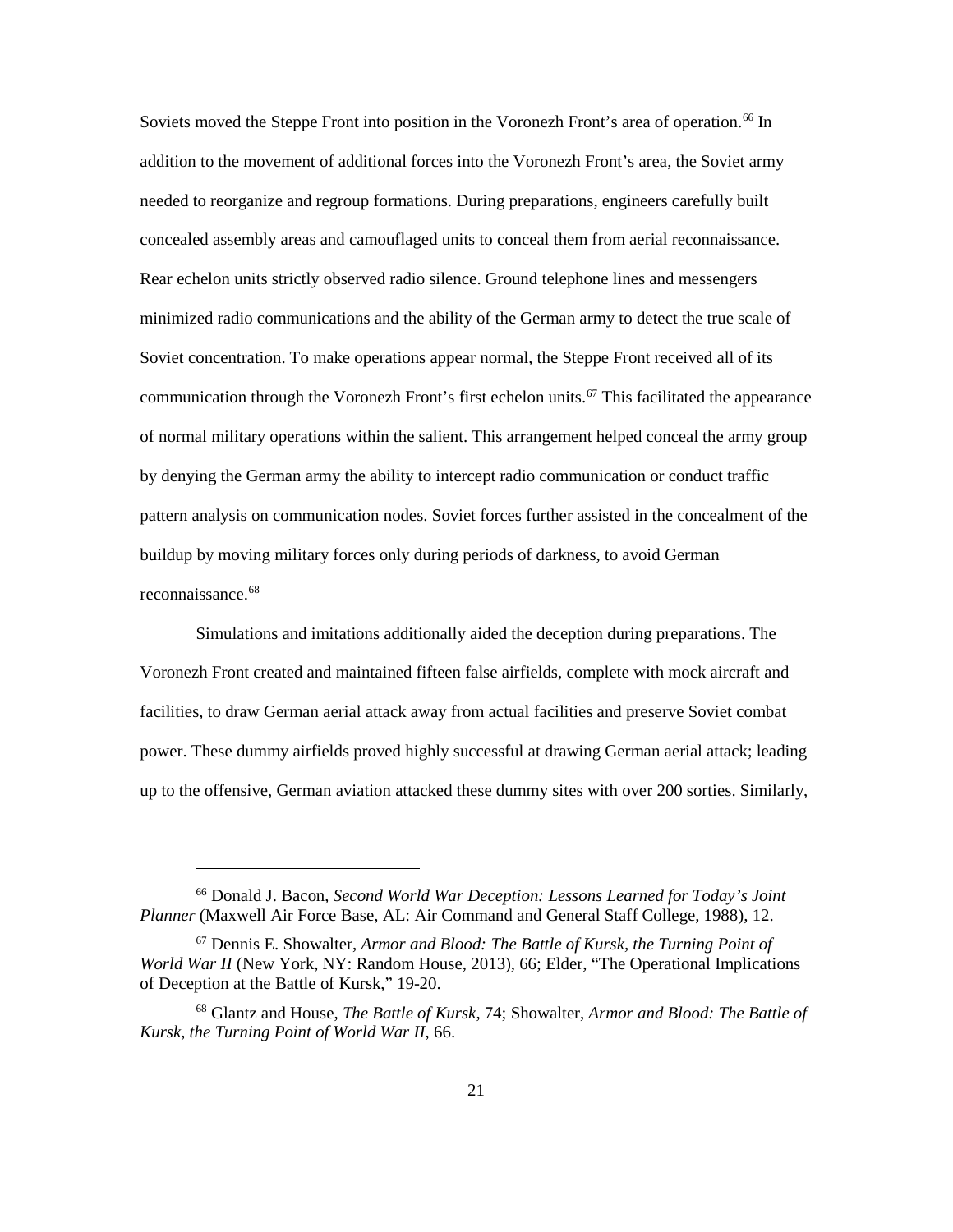perpetuated the status quo along the Voronezh Front, and built credibility into the other deception the Voronezh Front faked the existence of one tank and one field army with supporting artillery. To accomplish this, the army group constructed over 800 mock tanks and simulated radio communication between the two simulated armies. This local deception forced the Germans to deploy one tank and one infantry division in response. The Germans further responded by apportioning aerial sorties to attacking mock vehicles.<sup>69</sup> The Soviet also moved dummy and inoperable equipment into vacated fighting positions during the regrouping for the Kursk offensive.[70](#page-27-1) This helped create the appearance that the Soviets occupied defensive positions, efforts conducted to create a false reality for the German army.

<span id="page-27-1"></span><span id="page-27-0"></span><sup>69</sup> Elder, "The Operational Implications of Deception at the Battle of Kursk," 19-20, 31.

<sup>70</sup> Armstrong, *Soviet Operational Deception: The Red Cloak*, 9.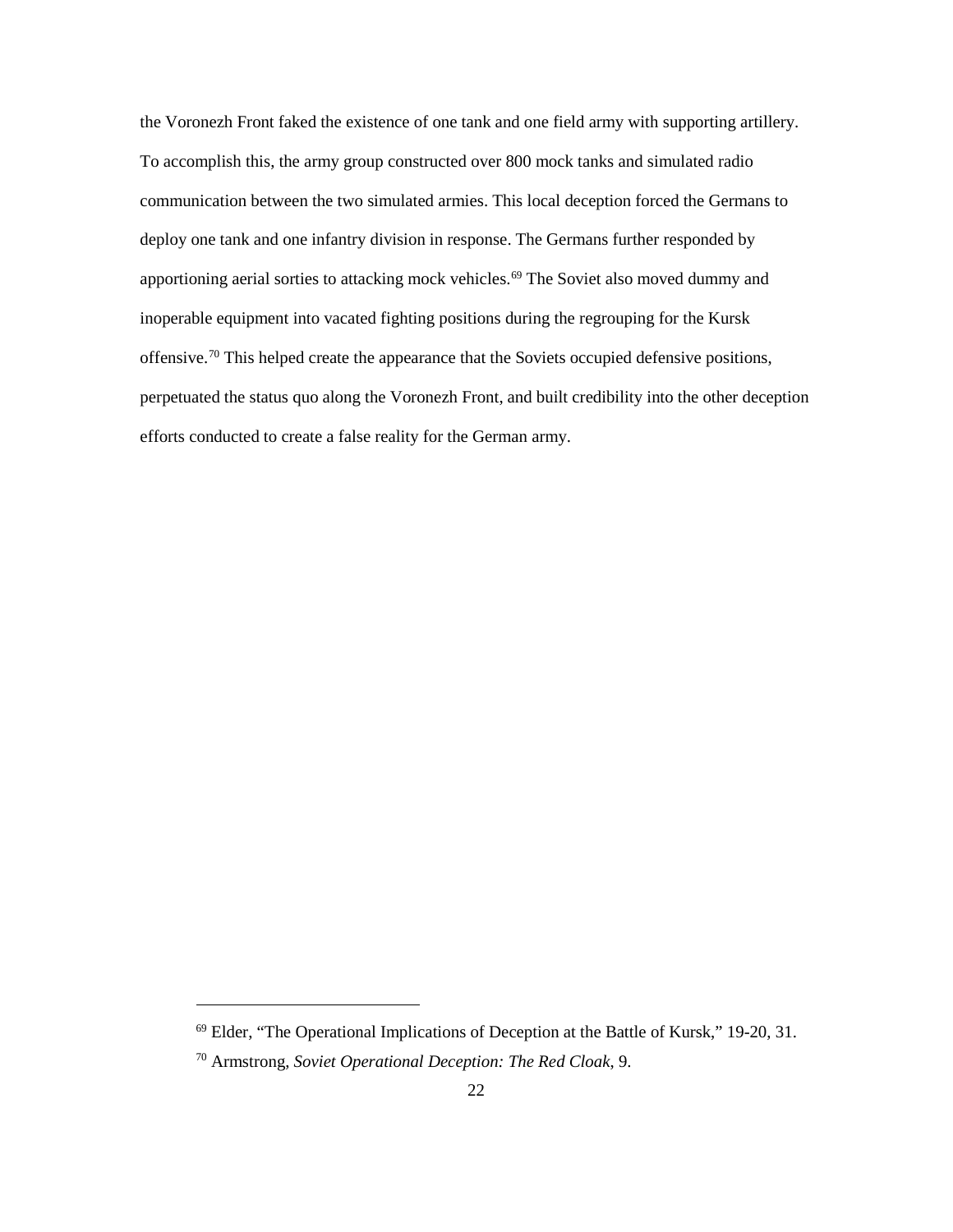

Figure 1. Map of the Kursk Salient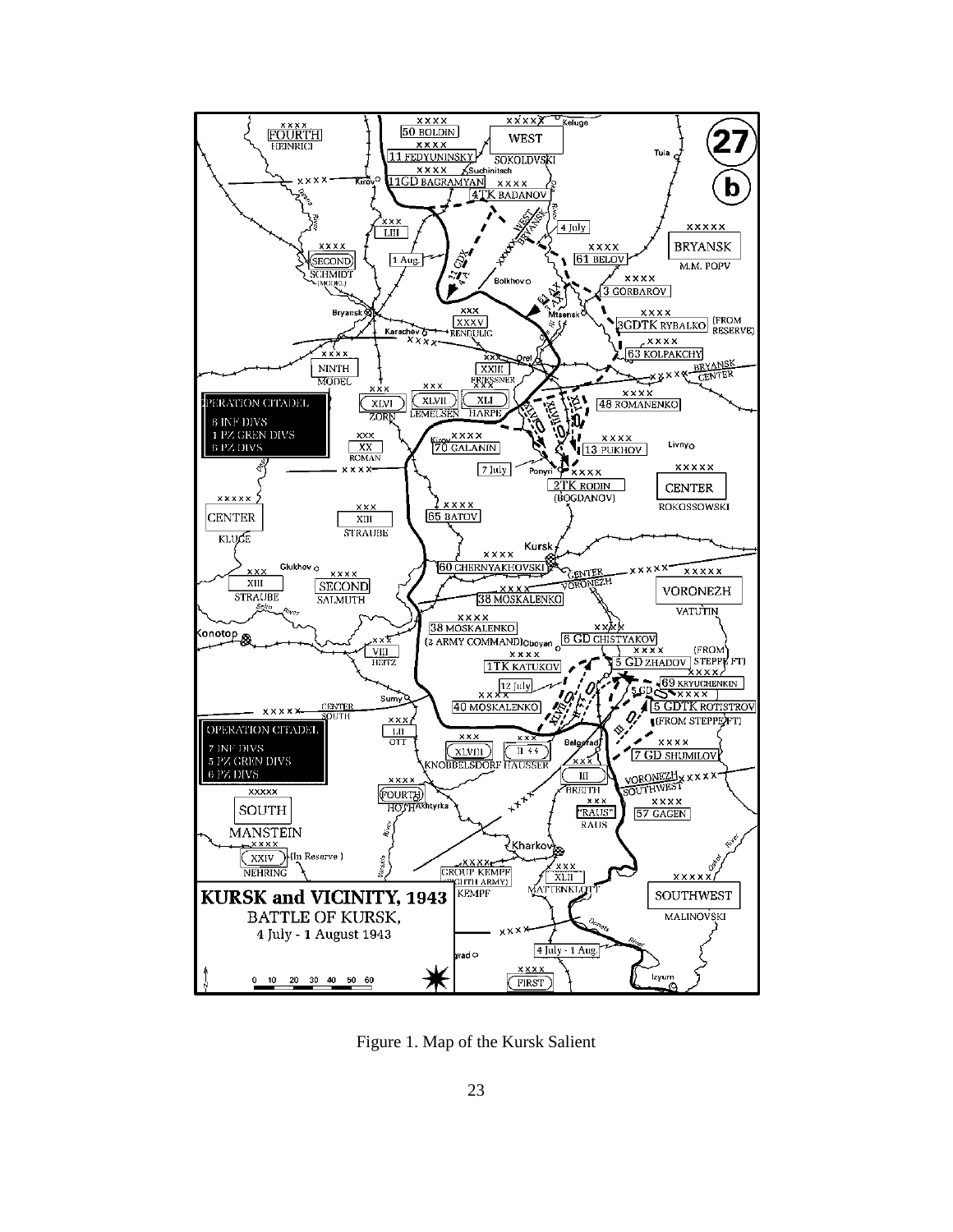*Source*: Map from United States Military Academy, Department of History, "Battle Of Kursk, 04 July–01 August 1943," accessed March 20, 2016, http://www.usma.edu/history/SiteAssets /SitePages/World%20War%20II%20Europe/WWIIEurope27Combined.gif.

 along the front and in the German rear areas communicated the Soviet narrative by spreading To support the false reality that the Soviet army was creating around the Kursk salient, disinformation was required to further convince the German military. During preparation for the Kursk offensive, the Soviet army transmitted false information over radio nets. Collaborators disinformation.<sup>[71](#page-29-0)</sup> Both efforts assisted in keeping the concentration of Soviet forces concealed from the German military.

 The final form of deception carried out by the Soviet army utilized demonstrations along the southwestern and southern fronts as diversions. STAVKA overtly massed Soviet forces along deception succeeded. The German army shifted its operational reserve southward, and in doing the North Donets and Mirs Rivers for German observation.<sup>[72](#page-29-1)</sup> The Soviet's intended for these demonstrations to draw the German army's operational reserve south of the Kursk salient and the so, made the reserve unavailable for the Soviet counterattack. [73](#page-29-2)

 Soviet groupings went undetected by both German military and intelligence. Over one million Soviet *maskirovka* during the Kursk offensive was complete. A total of ten armies and Soviet soldiers, 25,000 guns, 3,000 tanks, 4,000 aircraft, 6,000 kilometers of trench, and the emplacement of a half a million mines all went undetected. The Soviets successfully achieved

 $71$  Elder, "The Operational Implications of Deception at the Battle of Kursk," 19.

<span id="page-29-1"></span><span id="page-29-0"></span> 72 Brian D. Dailey and Patrick J. Parker eds., *Soviet Strategic Deception* (Stanford, CA: Supreme High Command. Hoover Institution Press, 1987), 522. STAVKA stands for General Headquarters of the Soviet

<span id="page-29-2"></span> Operational Implications of Deception at the Battle of Kursk," 18, 21, 25. <sup>73</sup> Glantz, *Soviet Military Deception in the Second World War*, 149-150; Elder, "The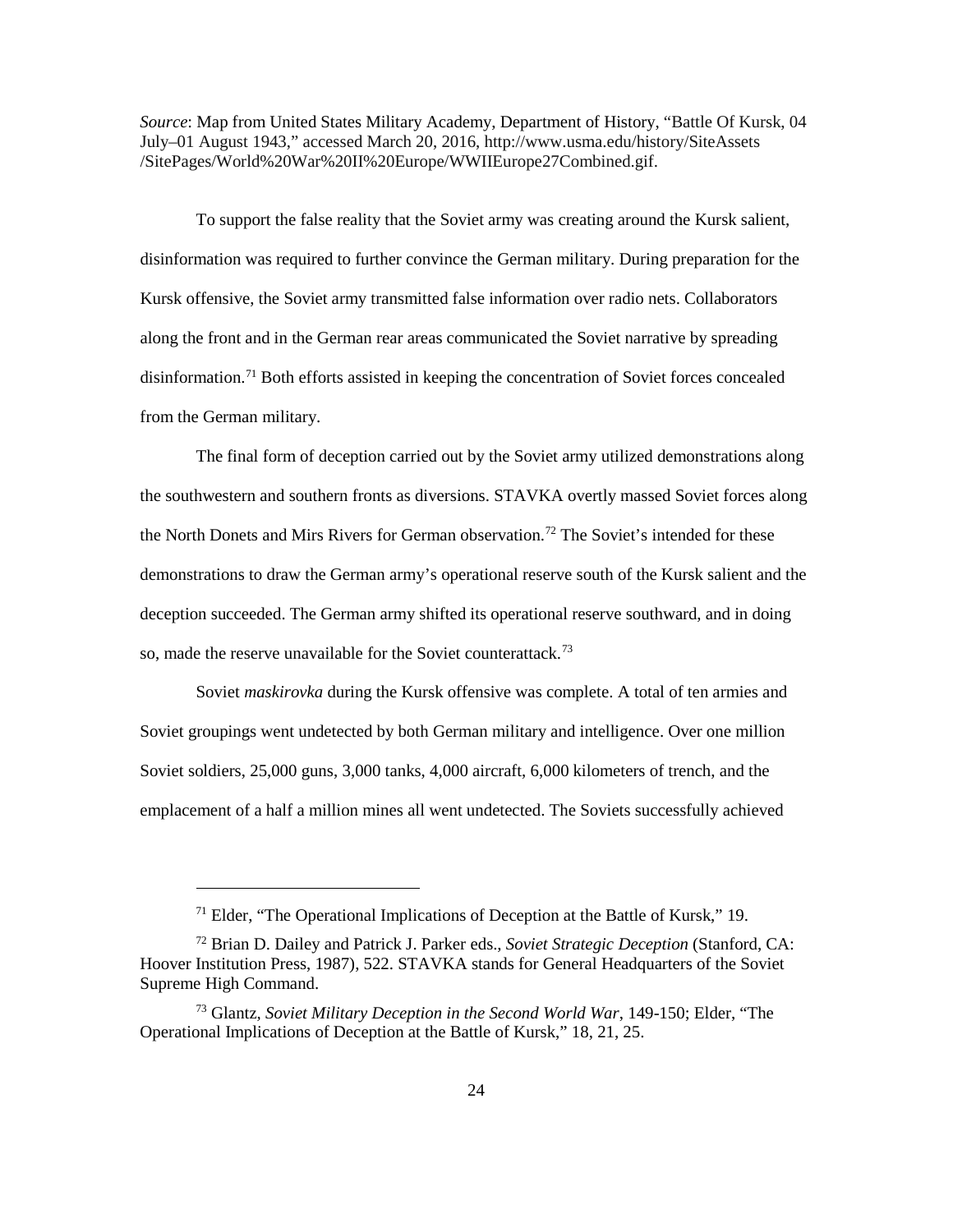army exercised centralized control and synchronized actions from the strategic through to the tactical echelon.<sup>74</sup> this level of deception through the proper application of the tenets of *maskirovka*. The Soviet

## **Kursk Analysis**

 carefully considered the effect they were attempting to achieve, planned the deception in detail, and used available resources appropriately. Analysis of the German army's capabilities informed the Soviets of what was required for a successfully deception. The Soviet army understood German intelligence collection, methods, systems, and capabilities. In planning the deception, the Soviet *maskirovka* during the battle of Kursk was successful because the Soviets Soviets were able to ensure that the methods employed were capable of avoiding German detection. The German military succeeded in detecting the units involved in the defense of Kursk, however failed to identify the Steppe Front's concealed defensive positions of the true scope of the concentration of Soviet forces arrayed in depth.[75](#page-30-1) 

 During the Battle of Kursk, all four forms of *maskirovka* successfully deceived the attacking German military. Concealment ensured that the bulk of Soviet forces were redirecting German weapons effects away from real military targets. Disinformation assisted in displayed all four forms of *maskirovka,* concealment was the primary deception. The other three forms of *maskirovka* served as complementary efforts to assist in concealment of the buildup. undiscovered by German reconnaissance. Simulations preserved Soviet combat power by concealing the buildup of Soviet forces while demonstrations drew German combat power away from the salient in preparation for the eventual Soviet counterattack. Though the Soviets

Part of the Soviet success rests on the proper synchronization of efforts at the operational

<span id="page-30-1"></span><span id="page-30-0"></span> $74$  Elder, "The Operational Implications of Deception at the Battle of Kursk," 19, 25, 30.

 75 Ibid., 26-27; Glantz and House, *The Battle of Kursk*, 74.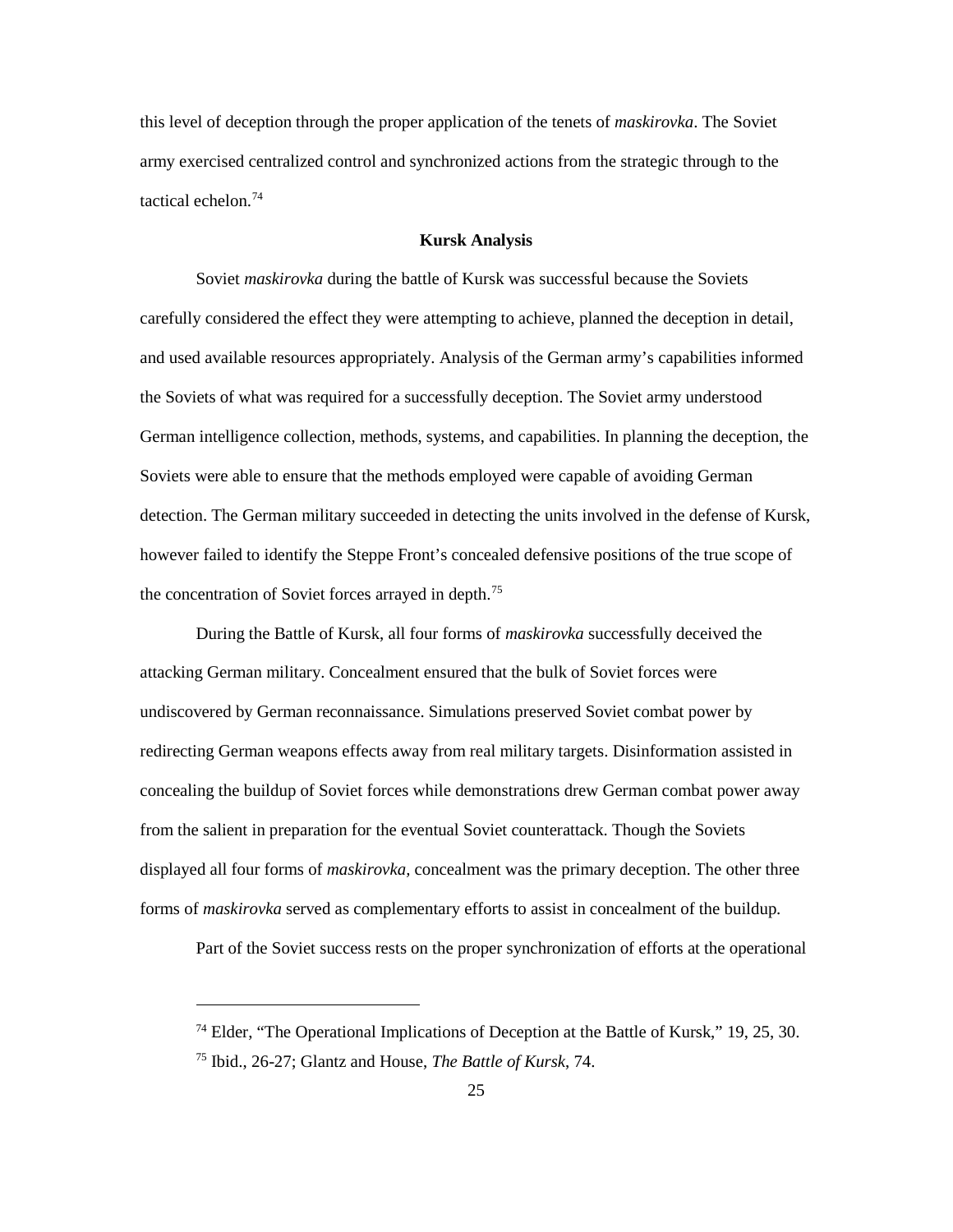German military. Coupled with the operational employment of simulations to misdirect the Soviets amassed numerical superiority in almost all categories of personnel and military the battle were successful however it is unclear how much these forces would have contributed to and tactical levels. Tactical formations carefully executed their assigned duties, particularly in regards to concealment. This allowed the amassed formations to go largely undetected by the Luftwaffe, and the general lack of German intelligence, this created a powerful dynamic. The equipment, most of which were largely undetected by the attacking Germans. Demonstration of Soviet forces to the south of Kursk as a ploy to draw the German operational reserve away from the outcomes of the battle. In all instances, Soviet *maskirovka* by tactical and operational formations focused on deceiving their opposing tactical and operational adversaries; strategic deception was not present during the Battle of Kursk.

 sophisticated and capable due to repeated practice. The Soviet army learned through repetition, and equipment.<sup>[76](#page-31-0)</sup> The Soviets carried these lessons forward throughout the rest of the war to Later in the Second World War, Soviet military deceptions became increasingly the importance of centralized control and careful planning to successful employ *maskirovka*. Practice proved that execution required false positions be animated with ten percent real soldiers achieve surprise during other major operations.

#### **Case Study III: Cuban Missile Crisis, 1962**

 The Soviet Union further employed *maskirovka* during the Cold War to veil the buildup nuclear weapons into Cuba in three ways. The Russian ensured operational security throughout of ballistic missiles and nuclear weapons in Cuba. The Soviets concealed the introduction of the deployment, they engineered a disinformation campaign to misdirect US intelligence, and

<span id="page-31-0"></span><sup>76</sup> Armstrong, *Soviet Operational Deception: The Red Cloak*, 16.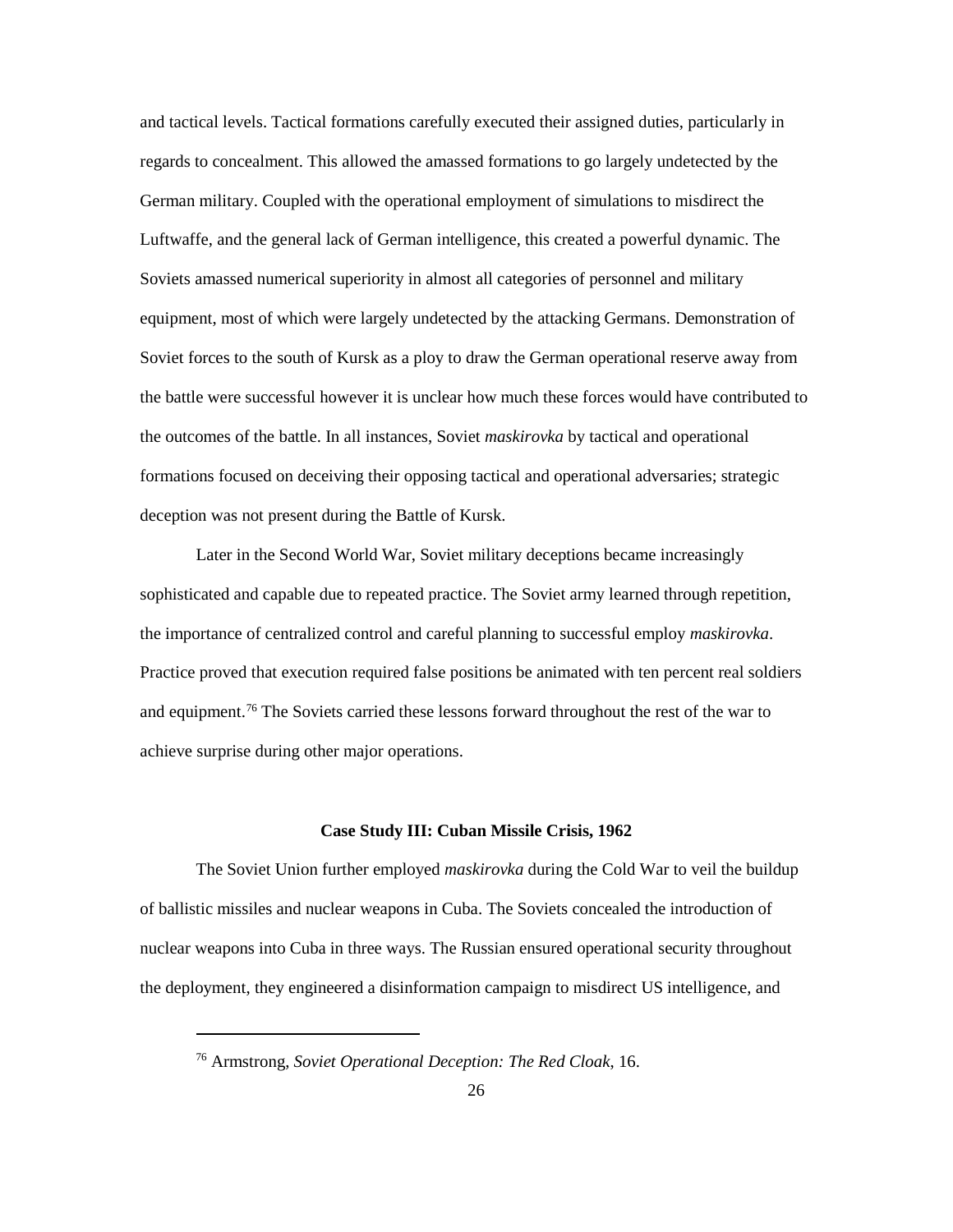lastly they concealed military equipment and personnel entering into Cuba. Initially, deception successfully kept Soviet efforts obscured from the United States. As the massing of Soviet nuclear forces in Cuba continued, the deception became increasingly difficult to maintain.

 The Soviets employed disinformation to mislead the United States as to Soviet intentions in Cuba, leading up to the introduction and through the unequivocal discovery of nuclear informed American Ambassador Foy Kohler that the Soviet Union would be establishing a fishing port in Cuba. During the meeting, Khrushchev assured Kohler that the Soviet Union only into Cuba. The United States' attempt to overthrow the communist Cuban government, using a weapons by the Central Intelligence Agency. While on vacation in Crimea, Nikita Khrushchev had defensive intentions designed to assist the Cubans. This disinformation was in fact the first of several attempts by the Soviets to conceal the deployment of Soviet controlled nuclear weapons proxy force of Cuban nationals at the Bay of Pigs, substantiated any increase in the defensive posture of Cuba.[77](#page-32-0) This fiasco added an air of plausibility to Soviet claims.

 Further disinformation efforts by the Soviets involved the leaking of factual information dissidents reporting as not credible, desensitized the United States, and assisted Soviet through unreliable sources. While the Soviets denied the introduction of any offensive weapons into Cuba, they simultaneously leaked partially true information to dissident Cuban groups not trusted by the Central Intelligence Agency. Even before the actual Soviet introduction of weapons, thousands of reports inundated the Central Intelligence Agency claiming that Soviet weapons were in Cuba. This had the desired effect; the Central Intelligence Agency discounted

<span id="page-32-0"></span><sup>77</sup> Stewart Alsop and Charles Bartlett, "Eyeball to Eyeball," in *The Cuban Missile Crisis*, ed. Robert A. Divine (New York, NY: Markus Weiner Publishing, 1988), 68-69.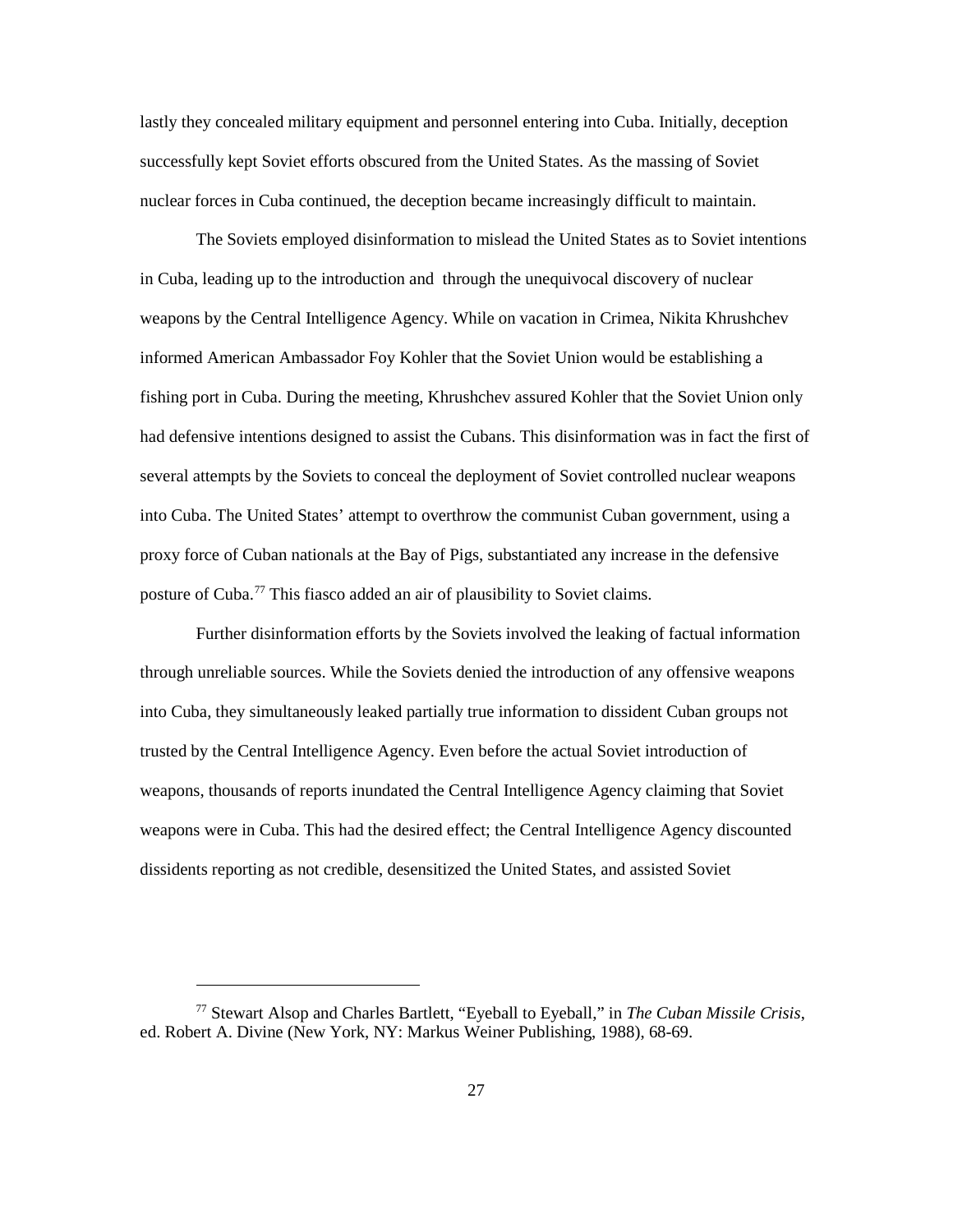Ambassador Dobrynin, in discussions with Robert Kennedy, claimed that steps taken in Cuba Khrushchev's personal courier, echoed the same strategic message to Robert Kennedy roughly a agreement with Cuba.<sup>[79](#page-33-1)</sup> *maskirovka*. [78](#page-33-0) Soviet lies and half-truths continued once the buildup was underway. First, the Soviets claimed they were not introducing soldiers or military equipment into Cuba. Next, the Soviets claimed that they were introducing agricultural advisors and Soviet-made agricultural equipment into Cuba. Prominent Soviet figures assisted in the spread of disinformation. were for Cuban self-defense and posed no threat to the United States. Georgi Bolshakov, Premier month later. The decision to place nuclear weapons in Cuba occurred in June 1962. Dobrynin's and Bolshakov's statements were made three and four months, respectively, following Moscow's

 discovered short and medium range ballistic missiles in Cuba. In a final effort to perpetuate the deception, Soviet Foreign Minister Andrei Gromyko met with President Kennedy and reaffirmed briefed President Kennedy on the discovery of ballistic missiles discovered by aerial The Soviets final disinformation attempt occurred after the Central Intelligence Agency that the Soviets were only providing defensive weapons to the Cubans. This disinformation was a half-truth that attempted to deny the introduction of nuclear weapons without making an outright lie. Gromyko's attempted disinformation failed; the Central Intelligence Agency had already reconnaissance. [80](#page-33-2) 

<span id="page-33-0"></span> $78$  David T. Moore and William N. Reynolds, "So Many Ways to Lie: The Complexity of Deception in the Cuban Missile Crisis," 55. Denial and Deception," *Defense Intelligence Journal* 15, no. 2 (2006): 16; Hansen, "Soviet

<span id="page-33-1"></span> $79$  Hansen, "Soviet Deception in the Cuban Missile Crisis," 55; Richard N. Lebow, "The Cuban Missile Crisis: Reading the Lessons Correctly," *Political Science Quarterly* 98, no. 3 (Autumn 1983): 433-434.

<span id="page-33-2"></span> 80 Alsop and Bartlett, "Eyeball to Eyeball," 69; James G. Hershberg, "New Evidence on the Cuban Missile Crisis: More Documents from the Russian Archives," *Bulletin* 8-9 (Winter 1996/1997): 271-272, accessed December 23, 2015, https://www.wilsoncenter.org/sites/default /files/CWIHP\_Bulletin\_8-9.pdf.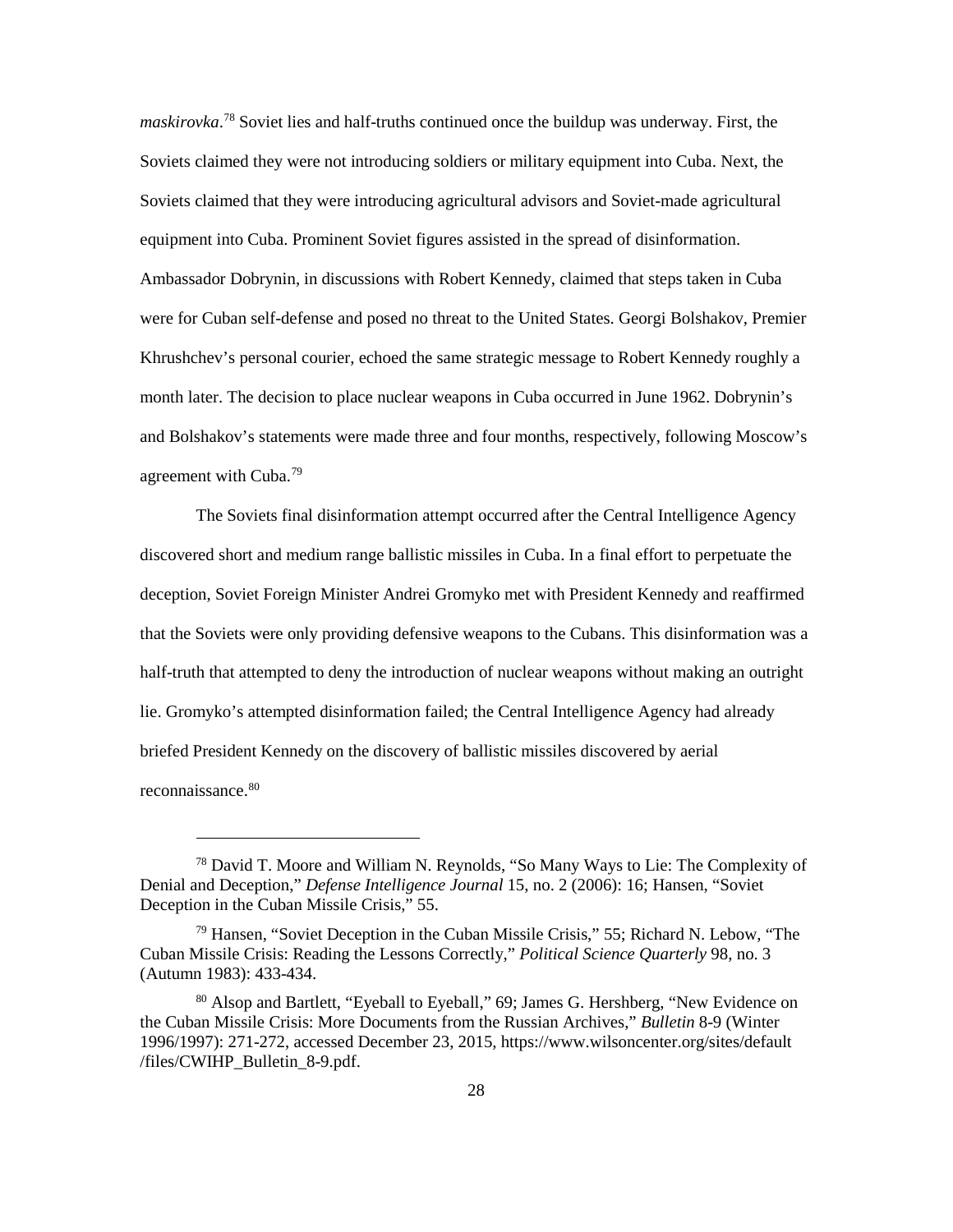Soviet disinformation was not limited to only deceiving the United States. The deployment of Soviet soldiers occurred under the title of Operation Anadyr which itself was another means of disinformation intended to misdirect attention away from the true intentions of the deployment. Anadyr is a river in northern Siberia that flows into the Bering Sea. It is the airbase in the same region. The use of the word Anadyr was a twofold deception. Soviet capital of the Chukotsky Autonomous District in northeastern Russia and is the name of a Soviet leadership's intent was to make both Soviet soldier and Western observers believe that mobilized forces were headed to northeastern Russia. The Soviets reinforced this disinformation by issuing arctic equipment to soldiers headed to Cuba to further the narrative of a cold weather deployment.<sup>[81](#page-34-0)</sup>

 Cubans. Scientist, engineers, military personnel, and Soviet generals possessed fake identification In addition to disinformation, the Soviets also used a variety of methods to conceal the buildup of military personnel and equipment in Cuba. The Soviets concealed the delegation to negotiate the staging of nuclear missiles, within a delegation of agricultural experts advising the and traveled with the agriculture delegation to avoid detection.<sup>[82](#page-34-1)</sup> Once the Cubans and Soviets agreed to terms, Soviet equipment and soldiers began movement into Cuba.

 The Soviets took special efforts to conceal the accumulation of military personnel and Soviet Union to their ports of embarkation ensured secrecy before transportation. During equipment was stored on the decks of ships to assist in the concealment of military hardware. equipment. A rolling blackout along rail lines used to transport men and equipment through the shipping, weapons were packed in creates disguised as industrial equipment. Routine farm

-

<span id="page-34-1"></span><span id="page-34-0"></span> *Recount the Cuban Missile Crisis* (Chicago: edition q, 1994), 15; Hansen, "Soviet Deception in the Cuban Missile Crisis," 50. 81 Anatoli I. Gribkov and William Y. Smith, *Operation Anadyr: U.S. and Soviet Generals* 

<sup>82</sup> Hansen, "Soviet Deception in the Cuban Missile Crisis," 5.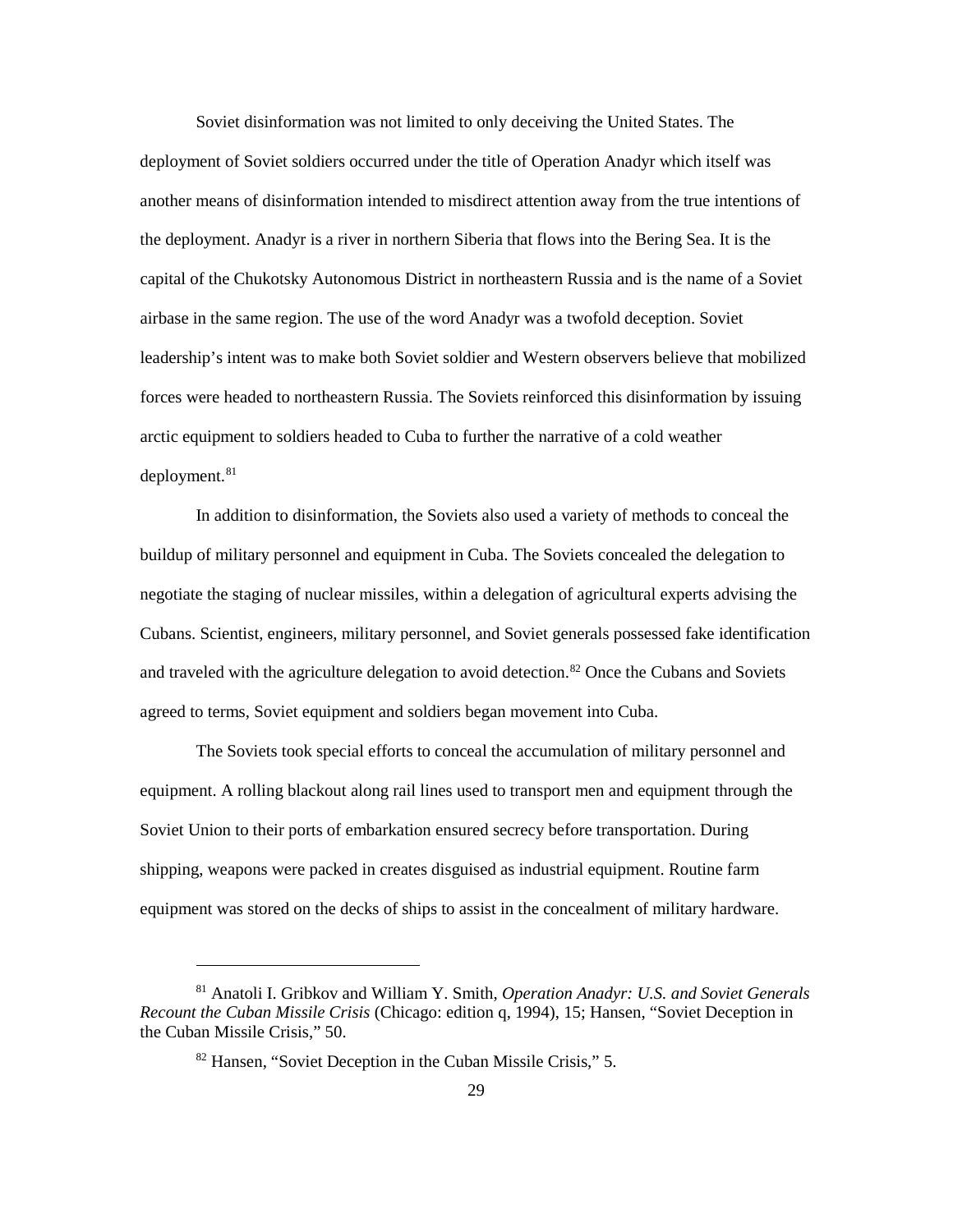time above deck during evening hours. Similar efforts at debarkation aided concealment. The personnel inside of Cuba.<sup>84</sup> The full scales of the Soviet military buildup in Cuba did not become apparent to US intelligence until U2 reconnaissance planes identified launch pads, and the While underway, soldiers remained below deck during daylight hours and were provided limited Cubans constructed high walls around port terminals used in the offload of Soviet military equipment during periods of darkness. The Cuban government assisted by keeping Cuban citizens off roads that Soviet military equipment traversed. [83](#page-35-0) In total, the Soviets infiltrated approximately 42,000 military personnel into Cuba; US intelligence estimated only 4,000 to 5,000 Soviet deception fell apart.

 Lastly, the Soviets maintained operational security during the introduction of nuclear weapons into Cuba by limiting the amount of people who knew about the scheme. Only a few select Soviet officials were aware of the plan. Couriers delivered handwritten orders to prevent destination until they were at sea, ensuring crews did not jeopardize the deception.<sup>86</sup> Lastly, once in Cuba, Soviet forces did not communicate by radio. Instead, the Soviets used couriers to carry leaked or intercepted information. [85](#page-35-2) Ship's captains and crews remained unaware of their dispatches to and from headquarters to ensure the US military did not intercept Soviet electronic communications.[87](#page-35-4) 

<span id="page-35-0"></span>Operation Anadyr: U.S. and Soviet Generals Recount the Cuban Missile Crisis, 36-37. 83 Hansen, "Soviet Deception in the Cuban Missile Crisis," 52-54. Gribkov and Smith,

<span id="page-35-2"></span><span id="page-35-1"></span> Some Central Intelligence Agency estimates put the number of Soviet personnel in Cuba between instead used the 4,000 to 5,000 figure when interfacing with President Kennedy's administration. <sup>84</sup> Moore and Reynolds, "So Many Ways to Lie: The Complexity of Denial and Deception," 17; John A. McCone, memorandum, August 20, 1962, in *CIA Documents on the Cuban Missile Crisis*, ed. Mary S. McAuliffe (Washington DC: Central Intelligence Agency, 1992), 19-20. 45,000 to 50,000 personnel. The Central Intelligence Agency did not published these figures and

<sup>85</sup> Hansen, "Soviet Deception in the Cuban Missile Crisis," 50.

<span id="page-35-3"></span> 86 Ibid., 52.

<span id="page-35-4"></span> 87 Ibid., 56.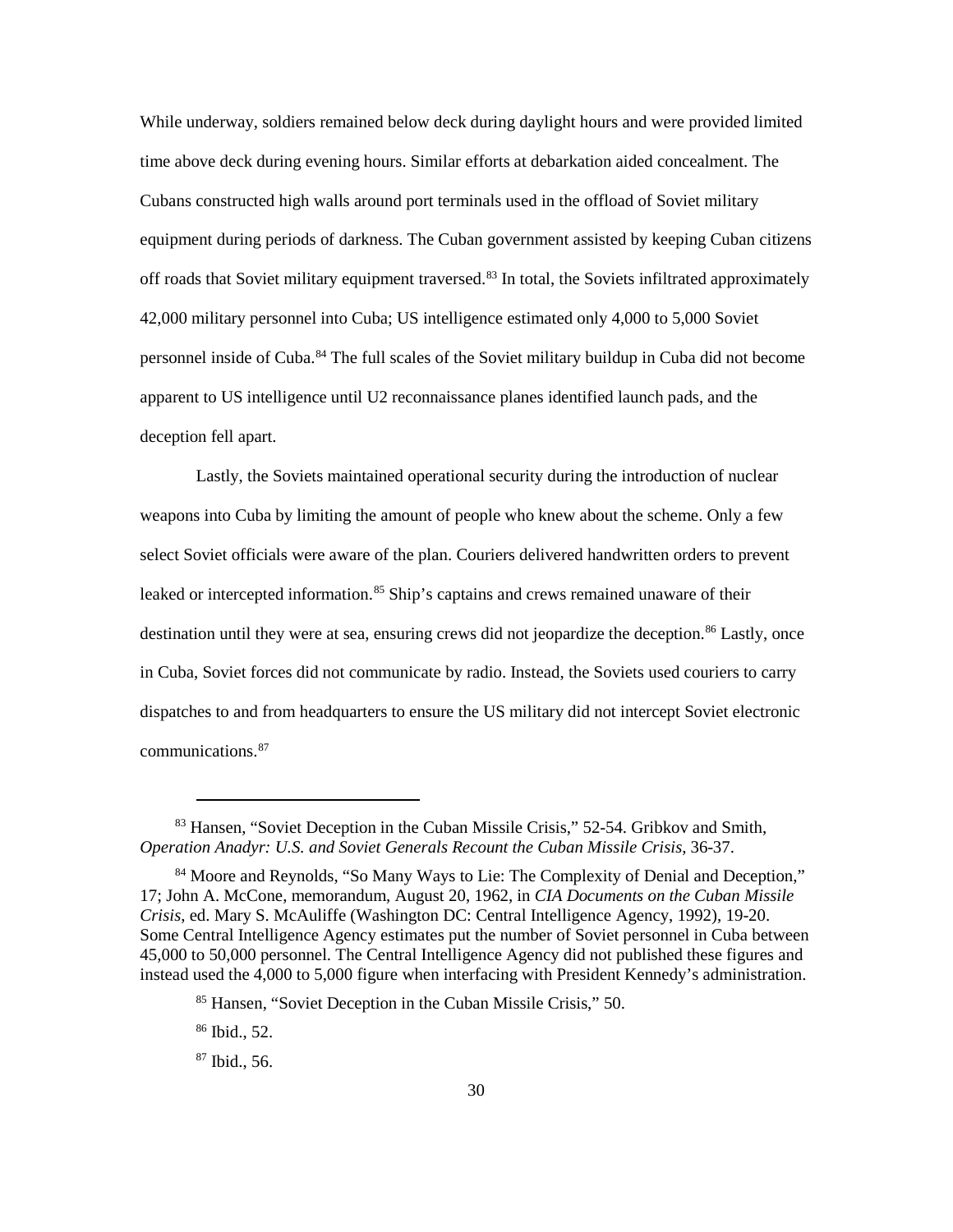#### **Cuban Missile Crisis Analysis**

Deception efforts during the Cuban Missile Crisis shared both similarities and notable differences with deception efforts during the Second World War. The Cuban Missile Crisis showed a continued emphasis on the usage of concealment and an increased importance on disinformation. In this way, the Soviets employed *maskirovka* to conceal intentions similar with efforts during the Second World War. *Maskirovka* during the Cuban Missile Crisis differed from its Second World War employment, with an increased importance placed on tactical, operational, and strategic disinformation.

 tactical concealment. This is evident in the concealment of troops and equipment on ships theyembarked to Cuba, efforts taken at ports of debarkation, and efforts in Cuba to conceal the is evident in the large number of Soviet military personnel moved into Cuba largely undetected conceal surface to air missile site used for protecting the ballistic missiles and associated launch pads. Further, nuclear missiles, once in Cuba, had inadequate concealment. The lack of concealment in Cuba lead to US military aerial reconnaissance's detection of surface to air By attempting to conceal the buildup of nuclear forces, the Soviets military employed short and medium range ballistic missiles within Cuba. The success of Soviet concealment efforts by the US military and Central Intelligence Agency.<sup>[88](#page-36-0)</sup> Concealment efforts however, failed to missiles and the launch pads they defended. The large buildup of surface to air missiles assisted

<span id="page-36-0"></span><sup>88</sup> Hansen, "Soviet Deception in the Cuban Missile Crisis," 54; McCone, 19-20; Gribkov and Smith, *Operation Anadyr: U.S. and Soviet Generals Recount the Cuban Missile Crisis*, 27 28. The Soviets were able to infiltrate over 40,000 soldiers and personnel associated with the buildup of ballistic missiles. In the months preceding the crisis, the Central Intelligence Agency estimated only 4,000-6,000 Soviet personnel were in Cuba.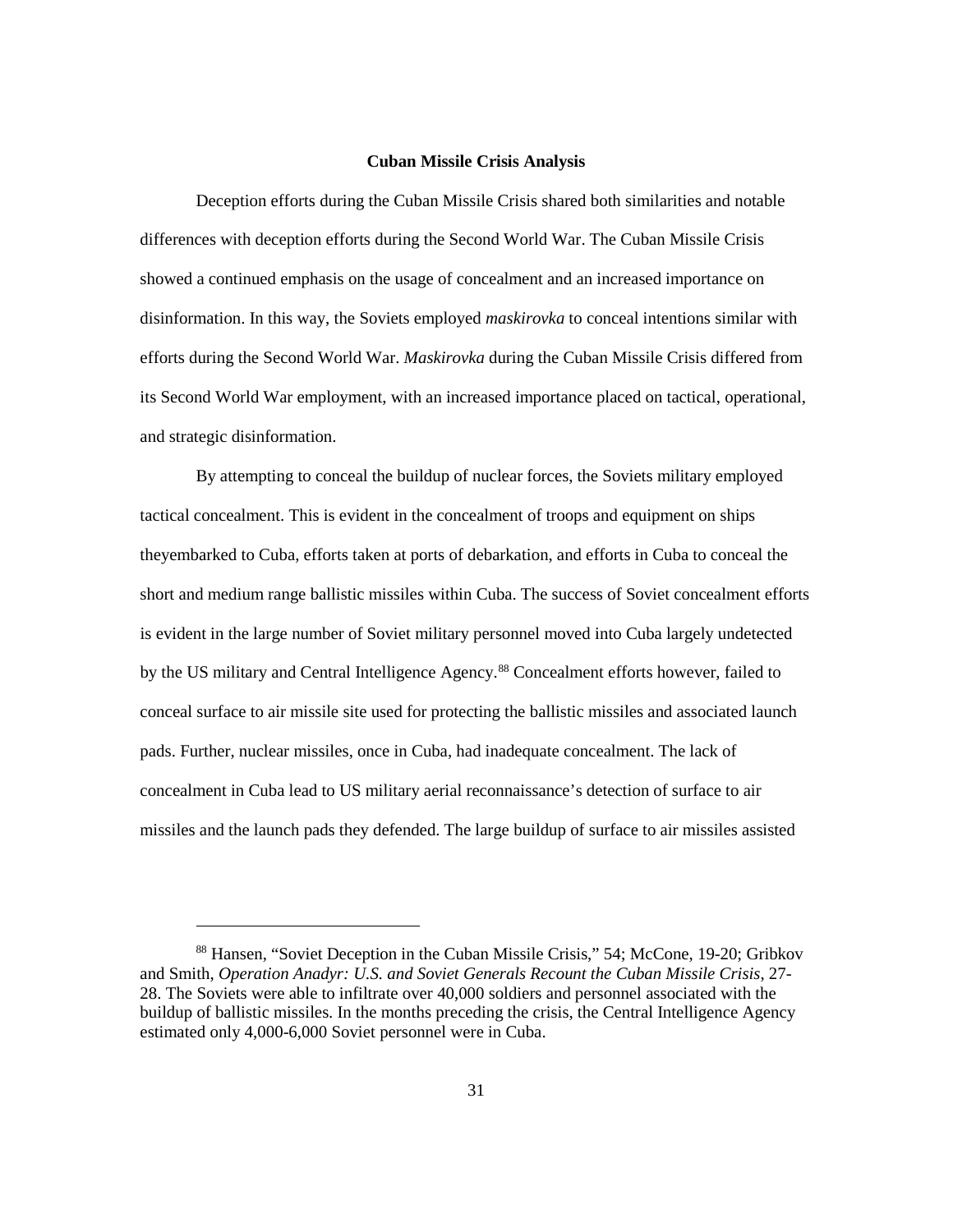in thwarting the deception[.89](#page-37-0)

 *maskirovka* in the form of disinformation. Strategically, Soviet diplomats and political leaders disinformation to mislead. Lastly, tactical disinformation by the Soviet military against their own Additionally, the Cuban Missile Crisis demonstrated tactical, operational, and strategic made false statements that attempted to mislead political leaders in the United States as to the nature of Soviet intentions in Cuba. The clever naming of the military operation and Soviet intelligence service's use of untrusted Cuban dissidents represent the operational use of troops successfully ensured that Soviet troops would not leak military plans.

 Soviet *maskirovka* ultimately failed during the Cuban Missile Crisis for numerous reasons. First, the Soviets and Cubans failed to conceal missile launch sites. Second, the Soviets and Cubans failed to properly conceal ballistic missiles. The final contributing factor to the failure of Soviet *maskirovka* was the lack of trust. US government officials did not trust the Soviets or believe the Soviet narrative or messaging. The lack of trust the US government placed in the Soviets made any statements suspect and open for analysis and verification.<sup>[90](#page-37-1)</sup>

#### **Case Study IV: Intervention in Czechoslovakia, 1968**

A final example of Soviet employment of deception during the Cold War occurred during the Soviet intervention in Czechoslovakia. Trouble began with the election of communist party member Alexander Dubcek as head of the Czechoslovak government. Dubcek was open to reform of the communist system and allowed outspoken dissidents to express views inconsistent

<span id="page-37-1"></span><span id="page-37-0"></span> 89 Kenneth M. Absher, *Mind-Sets and Missiles: A First Hand Account of the Cuban Missile Crisis* (Carlisle, PA: Strategic Studies Institute, 2009), 29-31, accessed January 29, 2016, http://www.strategicstudiesinstitute.army.mil/pdffiles /pub935.pdf.

<sup>&</sup>lt;sup>90</sup> Alsop and Bartlett, "Eyeball to Eyeball," 69.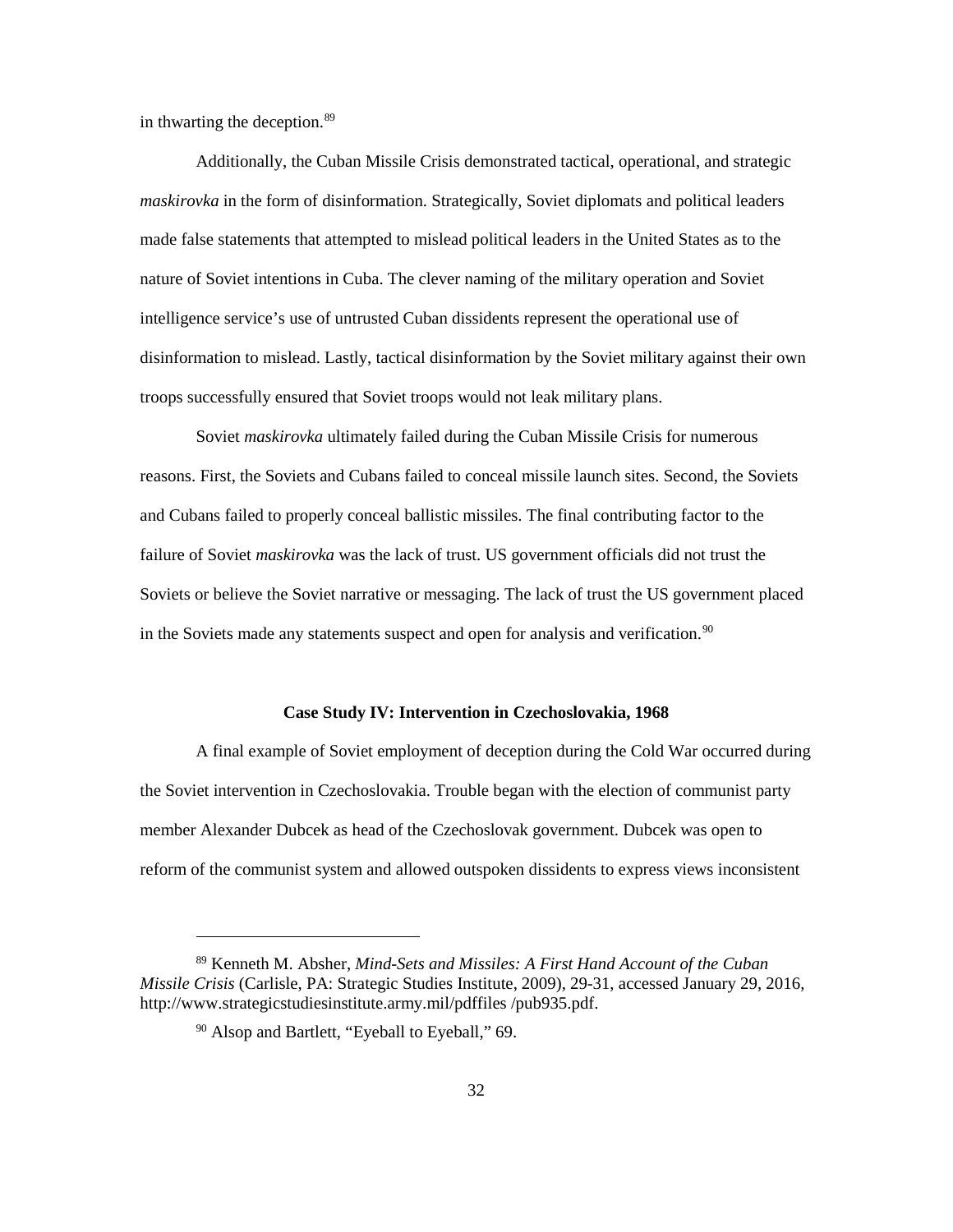with communist teachings. This led the Soviet Union to suspect the possibility of instability in the solution. Deception would be a cornerstone of this invasion.<sup>[91](#page-38-0)</sup> Soviet satellite. The Soviet Union believed that action was required to secure their boarders. Soviet invasion, occupation, and replacement of the government of Czechoslovakia became the

 The Soviets employed *maskirovka* to create uncertainty and pretenses for Soviet military presence in the area. A minor Soviet deception campaign circulated anonymous letters and counter-revolutionaries, was opposed to the communist ideology and the proletariat, and was during this time also charged that the United States and Germany were planning an invasion of leaflets in public spaces. These letters claimed the newly elected government was comprised of seeking to destroy socialism. The letters further called on Czechoslovaks to fulfill their civic responsibility and expel or resist the elected government. Soviet disinformation and propaganda Czechoslovakia. The threat of a German invasion played on Czechoslovak's experience with Nazi Germany's invasion, and attempted to add an element of fear to the disinformation campaign.<sup>[92](#page-38-1)</sup>

 The Soviets built upon disinformation with simulations as part of their *maskirovka*  campaign. Soviet intelligence service created a weapons cache with a large stock of US military Czechoslovak secret police.<sup>93</sup> The Soviet intelligence agents then coupled the fictitious weapons weapons and government issued tactical equipment. They then secretly reported the cache to cache with the creation of fake counter-revolutionary documents that implicated the Central

 $\ddot{\phantom{a}}$ 

<span id="page-38-0"></span><sup>&</sup>lt;sup>91</sup> Robert K. George, "An Historical Investigation of Soviet Strategic Deception" (student report, Air Command and Staff College, 1987), 41-43.

 $92$  Ibid,. 45-46.

<span id="page-38-2"></span><span id="page-38-1"></span><sup>&</sup>lt;sup>93</sup> Ibid., 47; Mark Kramer, "The Prague Spring and the Soviet Invasion of Czechoslovakia: New Interpretations," *Bulletin* 3 (Fall 1993): 3, accessed December 23, 2015, https://www. wilsoncenter.org/sites/default/files/CWIHPBulletin3.pdf.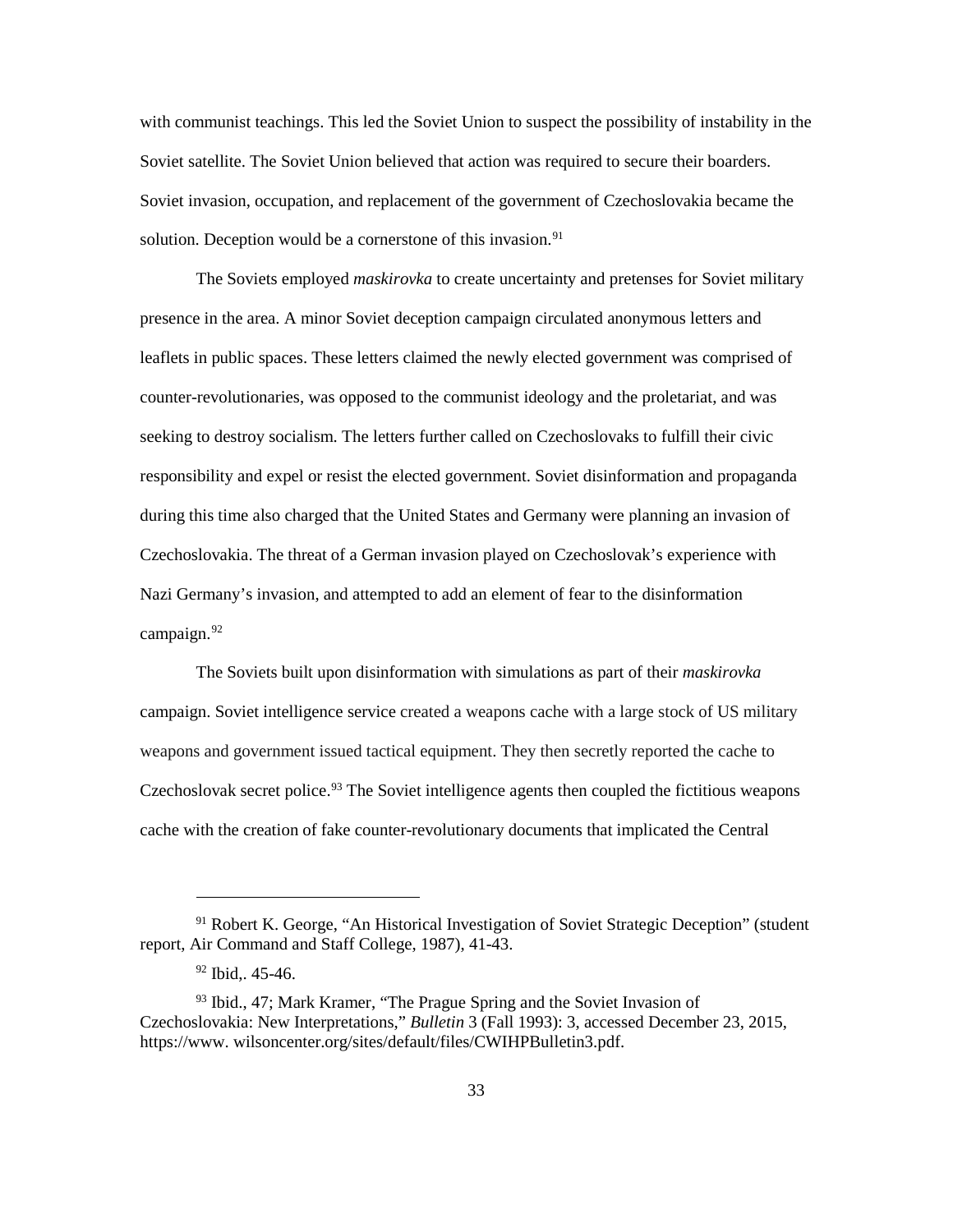employment of other elements of *maskirovka*. Intelligence Agency as attempting to incite the counter-revolution.<sup>[94](#page-39-0)</sup> This advanced the notion that the Soviets were friendly and that the west had ill intentions for Czechoslovakia. The imitation of a German-US weapons cache built credibility into the disinformation that the Soviets anonymously distributed, fueled fears of another German occupation, and set conditions for the

 Czechoslovakia agreed to Soviet military exercises on Czechoslovak soil on 30 June 1968. It is unclear whether Czechoslovakia believed in the Soviet's manufactured threat to security or whether it was Soviet pressure, behind closed doors, that resulted in the unplanned military maneuver, Exercise Sumava. [95](#page-39-1) One theory is that disinformation had convinced the Czech government that a Soviet military exercises in Czechoslovakia was necessary to deter a German-United States invasion.<sup>96</sup> Once the maneuvers were underway though, the Soviets used them as a means to strengthen their position in Czechoslovakia; the exercise was in fact a largescale simulation. These exercises masqueraded as military training to misdirect attention away

<span id="page-39-0"></span><sup>94</sup> Jon Latimer, *Deception in War* (Woodstock, NY: Overlook Press, 2001), 263; Michael Dewar, *The Art of Deception in War* (Newton Abbot, Devon: David & Charles Publishers, 1989), 87.

<span id="page-39-1"></span><sup>&</sup>lt;sup>95</sup> Cynthia M. Grabo, "Soviet Deception in the Czechoslovak Crisis," in "45<sup>th</sup> Anniversary Issue: Special Unclassified Edition," special issue, *Studies in Intelligence* (Fall would have been aware of any planned Soviet maneuvers well in advance, which begs the Czechoslovak government in an attempt to avoid conflict. The second hypothesis is that the maneuvers could also have been a combination of the two; attempt to political pressure the 2000): 81-82, accessed November 09, 2015, https://www.cia.gov/library/ center-for-the-study-ofintelligence/csi-publications/csi-studies/studies/fall00/ch5\_Soviet \_Deception.pdf. There is debate regarding why Czechoslovakia agreed upon the maneuvers. The Czechoslovak government questions whether the Czechoslovak government was pressured into agreeing to the maneuvers or whether there was belief in the Soviet's disinformation and propaganda campaign. It is also unclear as to Soviet motives for the maneuvers. Soviets intentions could have been to pressure the Soviets could have been a deception to pre-stage forces for an already planned intervention. The Czechoslovak government with the intervention as a branch plan in the event of failure.

<span id="page-39-2"></span><sup>96</sup> George, "An Historical Investigation of Soviet Strategic Deception," 46.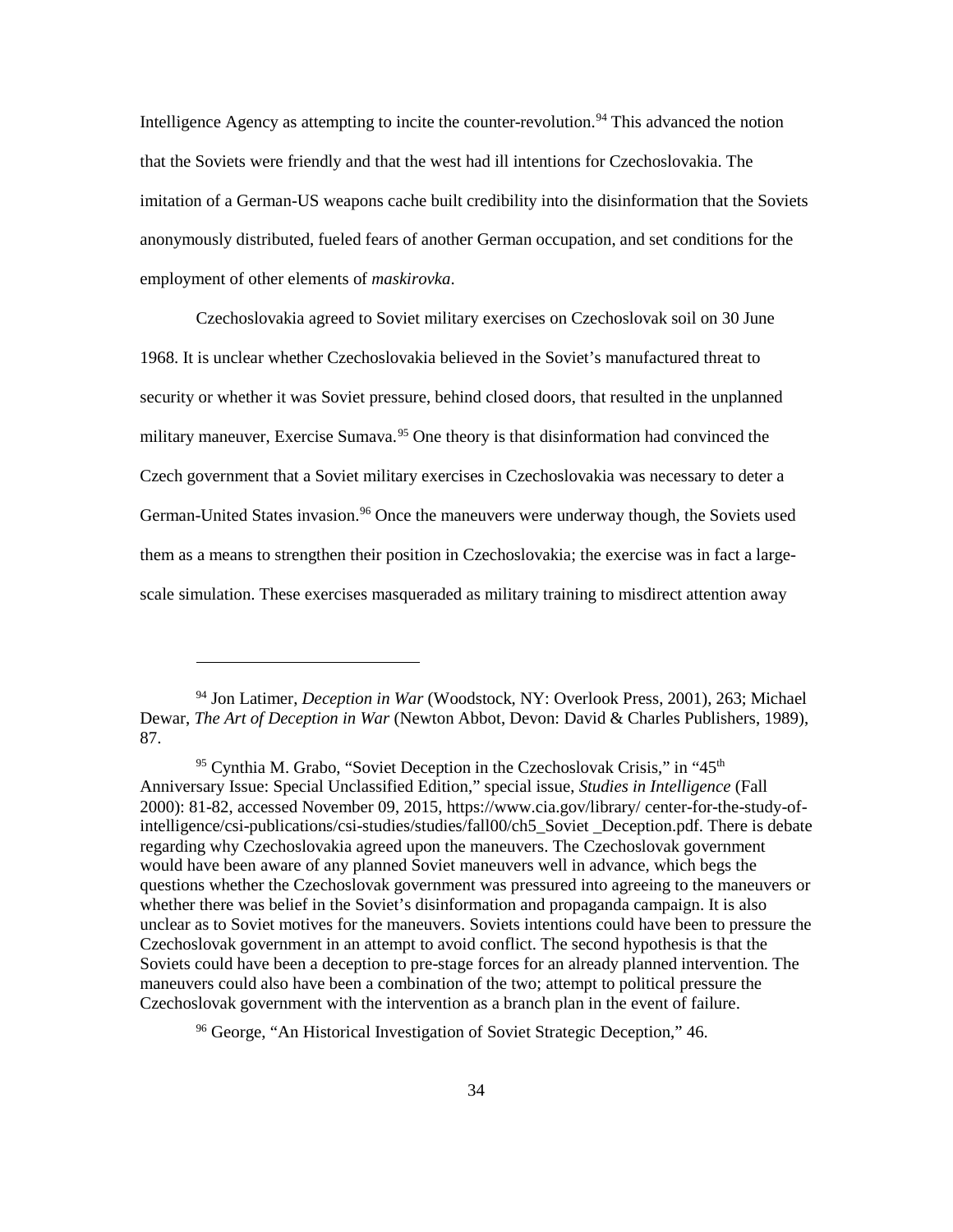from their true intention; the deployment and prepositioning of forces for invasion. During the course of military exercises, the Soviets continued to reinforce elements of the exercises with more troops beyond the agreed-upon force cap. The Soviets used the exercise to move unauthorized Soldiers into Czechoslovakia and pre-stage military forces for the intervention.<sup>[97](#page-40-0)</sup>

 between 23 July and 10 August. A Soviet naval exercise proceeded in the Baltic, an air defense powers to the impending Soviet intervention into Czechoslovakia.<sup>[98](#page-40-1)</sup> Other large-scale exercises followed Exercise Sumava. The Soviets followed with a logistics exercise that encompassed most of the western Soviet Union (Latvia to Ukraine) exercise which took place 25 July through 31 July, with a subsequent communications exercise. All of these exercises were demonstrations that desensitized Czechoslovaks and the western

 Czechoslovak forces away from critical infrastructure. Soviet leadership convinced the The Soviets lied about the reduction in supplies, claiming their reduction was necessary to support the East German exercise. [100](#page-40-3) *Maskirovka* in this case had a two-pronged effect in support of the intervention. First, it moved large amounts of Czechoslovak troops into western The Soviets further strengthened their position with another deception designed to pull Czechoslovak government to conduct their own exercises along Czechoslovakia's western border, in conjunction with East German maneuvers, to increase the credibility of deterrence.<sup>99</sup> Once maneuvers were underway the Soviet Union cut supporting fuel and ammo to these units. Czechoslovakia where they could not interfere with the Soviet intervention. Second, this

 $\ddot{\phantom{a}}$ 

 $97$  George, "An Historical Investigation of Soviet Strategic Deception," 48-50.

<span id="page-40-1"></span><span id="page-40-0"></span><sup>98</sup> Dewar, *The Art of Deception in War*, 87-88; Latimer, *Deception in War*, 263; Grabo, "Soviet Deception in the Czechoslovak Crisis," 81, 86.

<sup>&</sup>lt;sup>99</sup> George, "An Historical Investigation of Soviet Strategic Deception," 49-50.

<span id="page-40-3"></span><span id="page-40-2"></span> 100 Mark Llyod, *The Art of Military Deception* (London: Leo Cooper, 1997), 126; George, "An Historical Investigation of Soviet Strategic Deception," 48-49.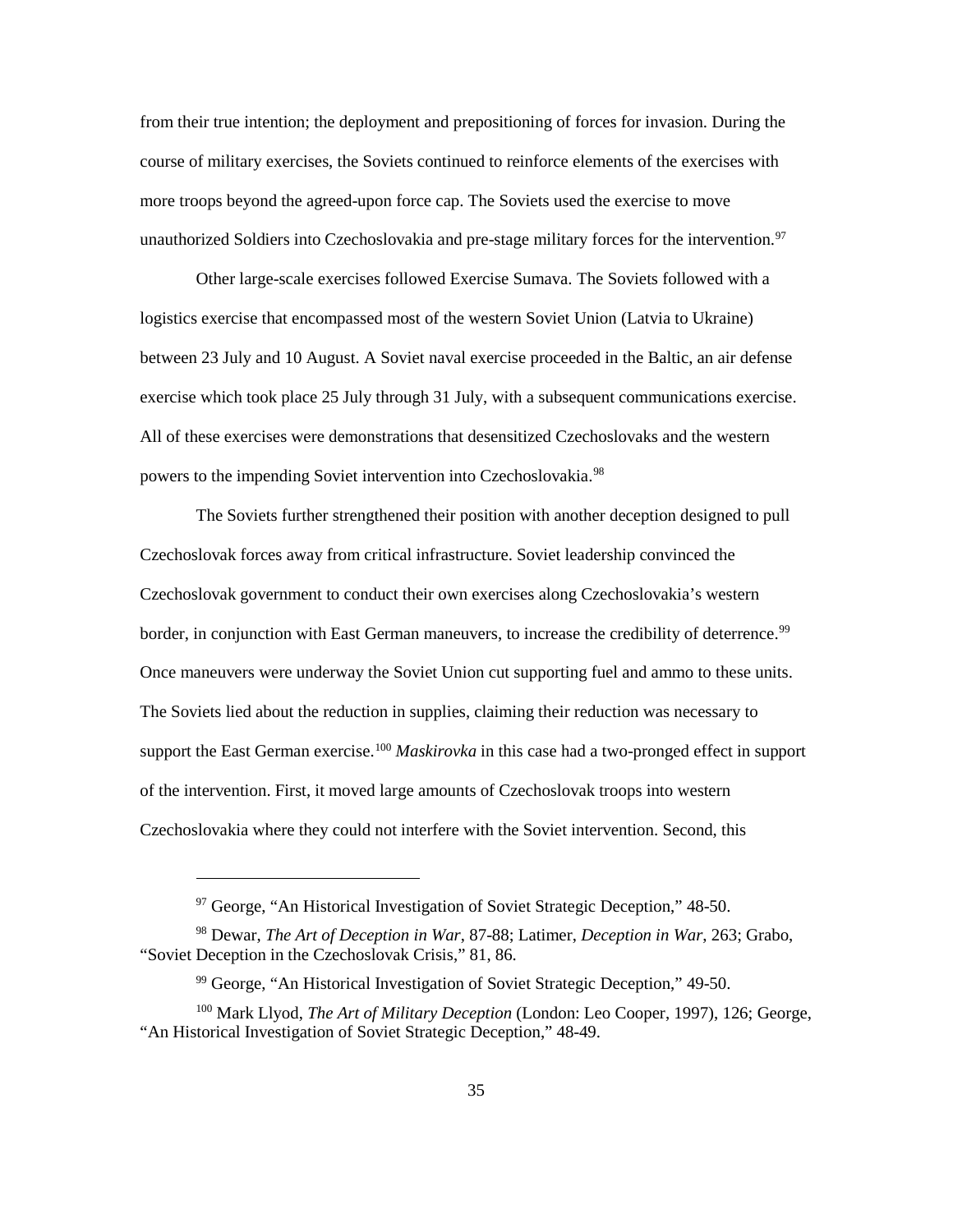deception ensured that Czechoslovak troops were inadequately supplied to resist the Soviet intervention.<sup>101</sup>

that accompanied it, set conditions for a successful Soviet invasion. <sup>102</sup> The overthrow of the The Soviet's final deception as the invasion unfolded, claimed that elements within Czechoslovakia had asked for an intervention. Soviet disinformation misled the Czechoslovakia as to the true nature of the transpiring events. This final act, and the corresponding disinformation Czechoslovak government and takeover of the country occurred without major fighting.

#### **Czechoslovakia Intervention Analysis**

 The Soviet Union employed a number of *maskirovka's* principles to realize their forces. The combination of these factors allowed for the Soviets to surprise both Czechoslovakia was under the control of the Soviet Union. objectives in Czechoslovakia. Disinformation stoked existing popular fear, misdirected Czechoslovak military assets, and created a false pretense for the introduction of Soviet troops into the country. A simulated weapons cache provided evidence that made Soviet disinformation claims believable. Lastly, the Soviet's use of demonstration, in the form of military exercises, desensitized the Czechoslovak government and populace as to the true intentions of the Soviet and western governments with the invasion. Soviet intentions became clear once Czechoslovakia

 In line with Soviet efforts during the Cuban Missile Crisis, the Soviet's intervention in Czechoslovakia demonstrated a continued trend that coupled both military and diplomatic deception. At the tactical and operational levels, the Soviets employed disinformation combined

<span id="page-41-0"></span><sup>101</sup> Dewar, *The Art of Deception in War*, 87; Latimer, *Deception in War,* 262-263.

<span id="page-41-1"></span><sup>&</sup>lt;sup>102</sup> George, "An Historical Investigation of Soviet Strategic Deception," 77.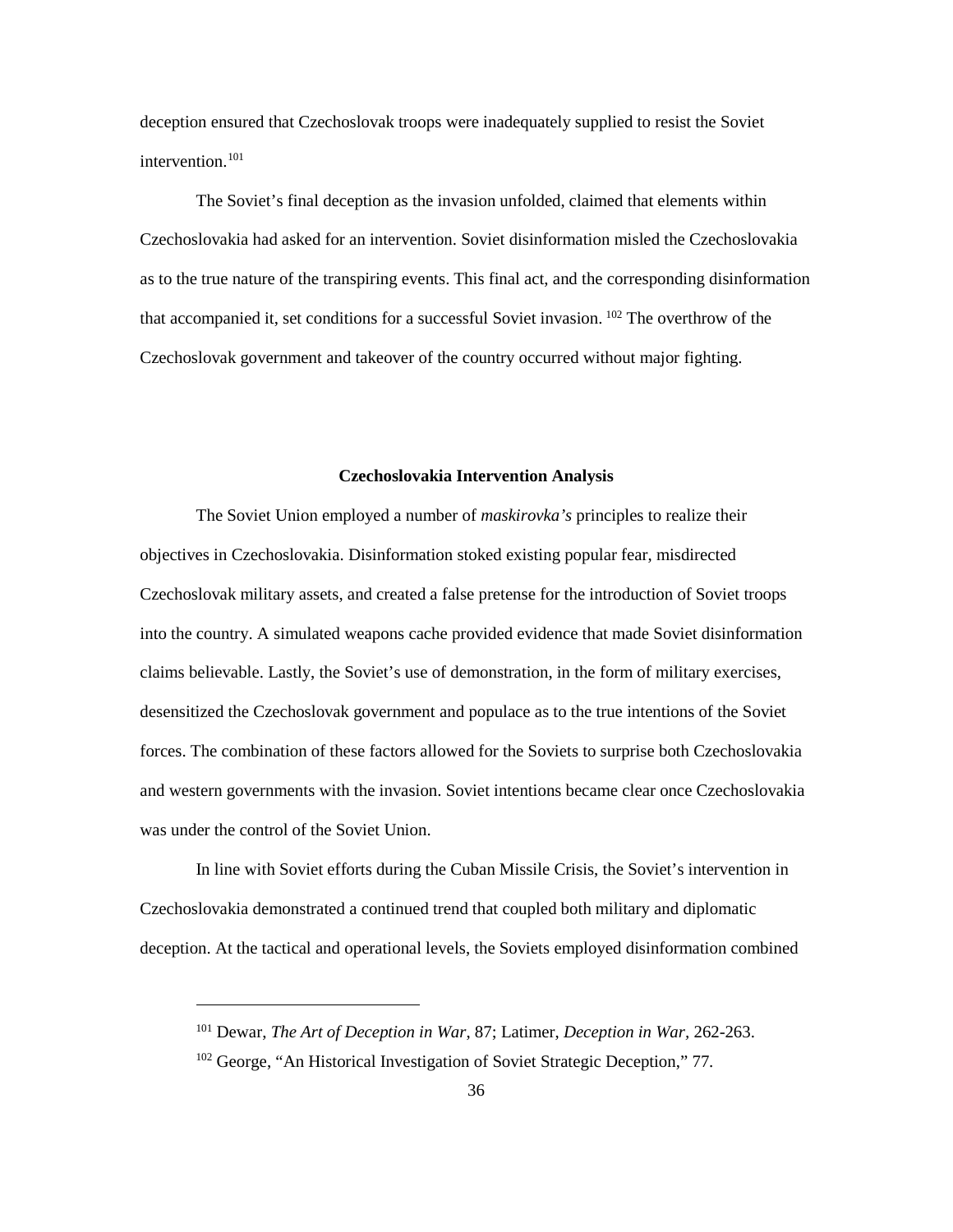simulations in the form of maneuvers and exercises postured Soviet military forces for the Czechoslovakia. with simulations, in an attempt to influence public opinion in Czechoslovakia. Military intervention. These maneuvers and exercises further desensitized the Czechoslovak population and removed the Czechoslovak military as an obstacle for intervention. In additions, the maneuvers strategically deceived Western governments as to what was transpiring in

Strategically, the Soviet political apparatus further employed disinformation during the execution of their intervention in an attempt to disguise what was truly occurring in Czechoslovakia. Statements that the Soviet's had been invited into Czechoslovakia by disenfranchised political leaders both misdirected Western nations as to what was truly unfolding in Czechoslovakia and provided a believable rationale to the Czechoslovak people.

### **Case Study V: Invasion of Ukraine, 2014**

 have focused on the rise of *obman* (deception), *voennaya khitrost* (military cunning), and original meaning of concealment or camouflage only). Russian experts have debated the argues that the term *maskirovka* is vague and illogically groups all deception under the Russian term for concealment. This has moved *maskirovka* back to its original meaning of concealment and the use of a more appropriate term to encompass all deception efforts under it. Essentially, the overarching principles and elements of *maskirovka* are retained, but under a more appropriate Before analyzing Russia's invasion of Ukraine, it is first important to examine Russia's evolving conceptualization of deception, recent discussion by Russian military theorist, and Russia's evolving understanding of military operations. Russian discussions regarding deception *vvedenie v zabluzhdenie* (to mislead) as replacements for *maskirovka* (now trending back to its relevance of the term *maskirovka*. Theorist's point out that *maskirovka* (as concealment) is a component of deception (*obman*) and not the other way around. The internal Russian debate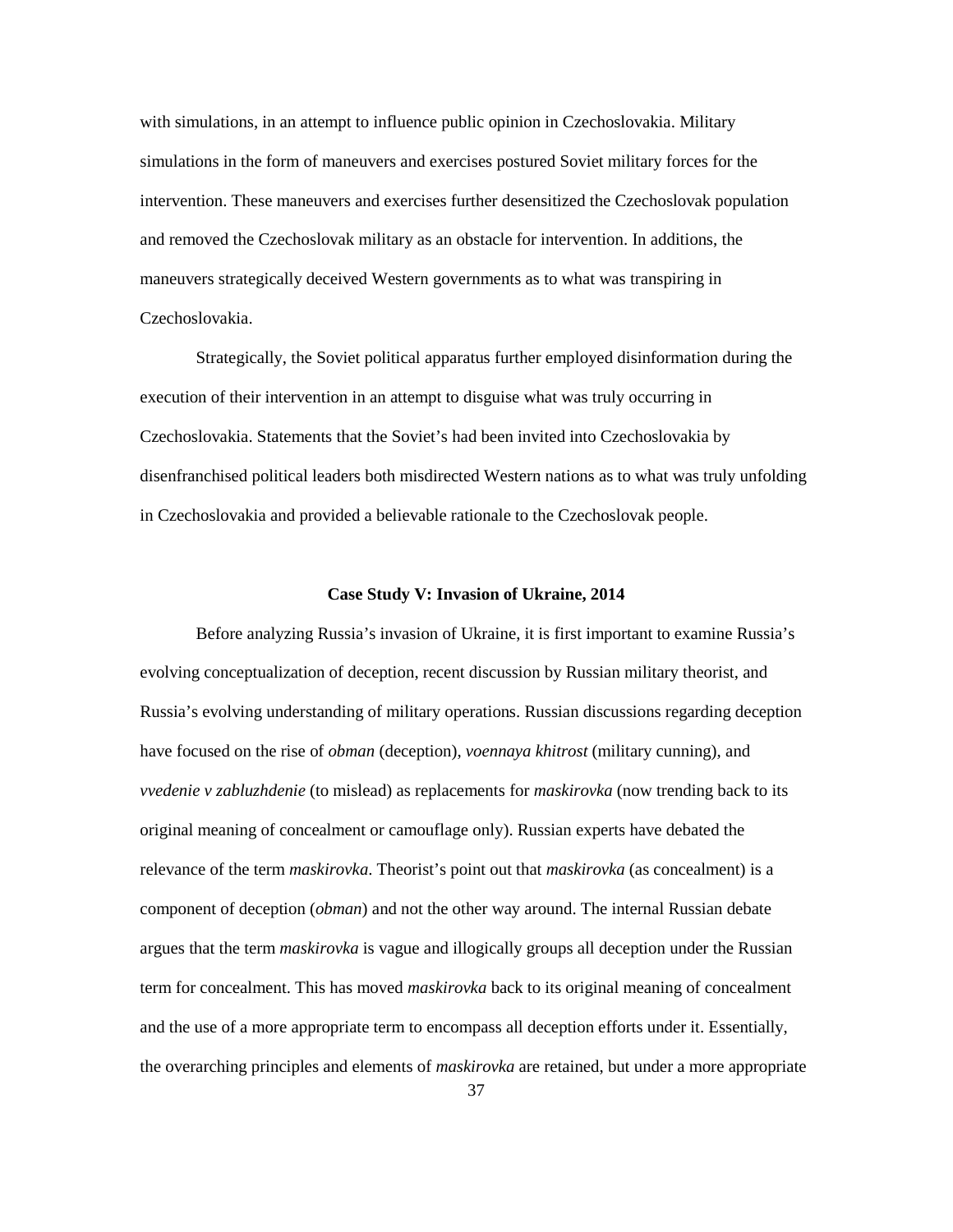terminology. Like *maskirovka*, *obman* is an umbrella term for deception. In this section, *obman*  supplants *maskirovka* in an effort to stay within the currently accepted Russian conception of deception.  $^{103}$ 

 has evolved with the passage of time. Commonly referred to as the Gerasimov Doctrine or Newmilitary power.<sup>104</sup> Russia's understanding of the nature of warfare, like its conceptualization of deception, Generation War, Chief of the Russian General Staff General Valery Gerasimov outlined his observations of modern warfare in *Voyenno-Promyshlennyy Kurier* (Military-Industrial Courier). General Gerasimov, along with other Russian military theorist, make several observations of note relevant to the Russian invasion of Ukraine. Gerasimov observed that there is no longer a clear distinction between war and peace. Further, in modern war, increased emphasis is placed upon informational and psychological warfare. Correspondingly, this requires the use of nonmilitary means of power, in conjunction with the military, but has the potential to reduce the required

 institutions, NGOs, public movements, criminal, and diplomats are all weapons of the aggressor state. These institutions all assist in the information and psychological war that weakens the target In new generation war, public institutions, mass media, religious organizations, cultural state. *Obman* assists in this effort, as these organizations use disinformation to assist in the

-

<sup>103</sup> Thomas, *Recasting the Red Star*, 113-116.

<span id="page-43-1"></span><span id="page-43-0"></span><sup>&</sup>lt;sup>104</sup> Valery Gerasimov, "The Value of Science is in the Foresight: New Challenges Demand Rethinking the Forms and Methods of Carrying out Combat Operations," *Military Review* (January-February 2016): 24; Charles K. Bartles, "Getting Gerasimov Right," *Military Review* (January-February 2016): 30-31; Sergey G. Chekinov and Sergey A. Bogdanov, "The Nature and Content of a New-Generation War," *Voyennaya Mysl* 10, no. 4 (2013): 12, 16-17, accessed March 16, 2016, http://www.eastviewpress.com/Files/MT\_FROM%20THE%20 CURRENT%20ISSUE\_No.4\_2013.pdf.; Jānis Bērziņš, *Russia's New Generation Warfare in Ukraine: Implications for Latvian Defense Policy* (Riga, Latvia: National Defense Academy of Latvia Center for Security and Strategic Research, 2014), 5.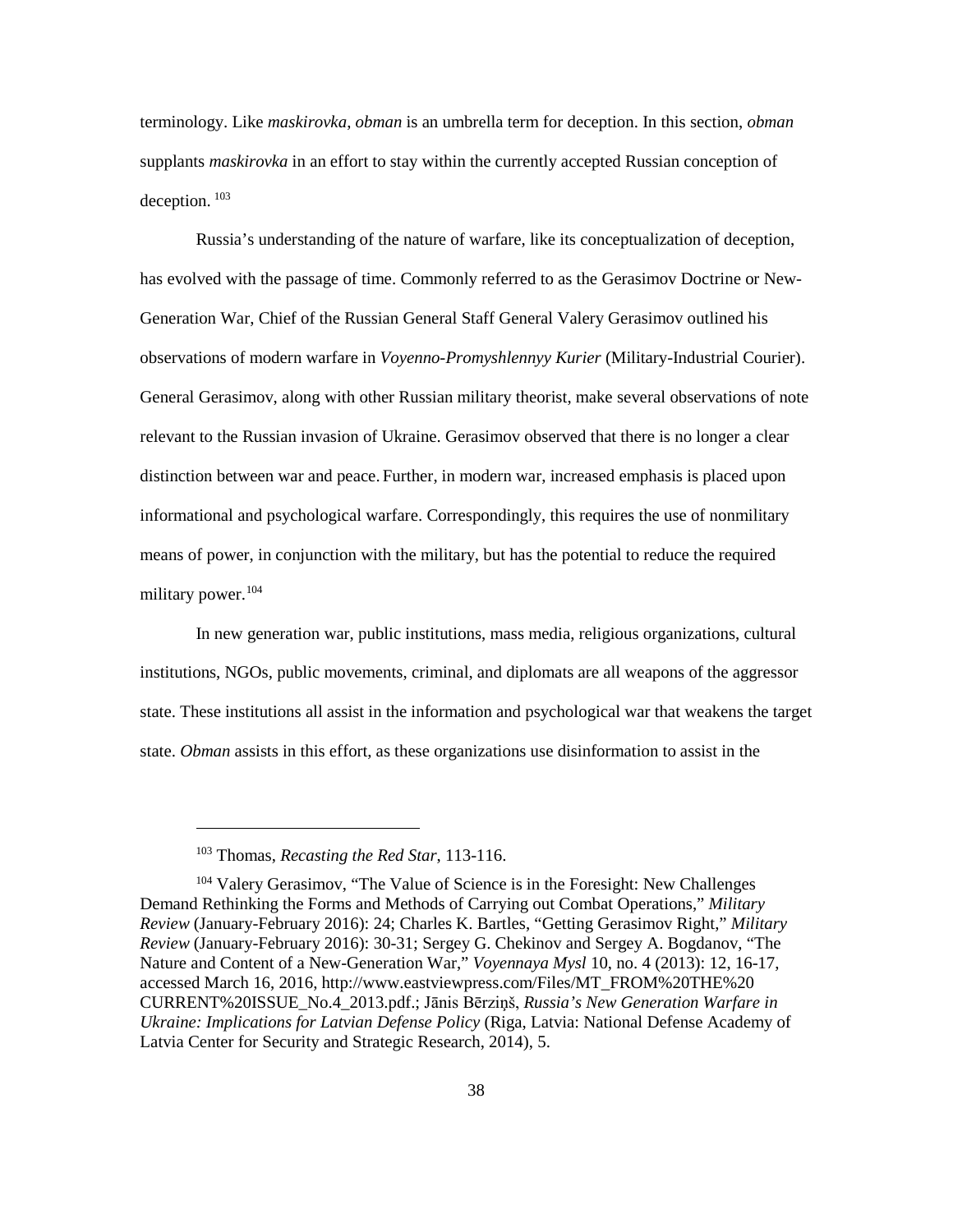concealment of military operations and the effort as a whole.<sup>105</sup>

 soldiers in the seizure of the territory. On February 27, 2014, "little green men" who wore state of Crimea.<sup>106</sup> Russians spread disinformation from multiple levels of the government, denying Russian involvement. President Vladimir Putin denied the involvement of Russian armed military installations.<sup>[108](#page-44-3)</sup> It was not until after the Russian annexation of Crimea that President In line with Russia's understanding of modern warfare and the continued importance of *obman* to Russian operational art, Russia has employed a host of deception measures in Ukraine to conceal Russian involvement, dissuade outside intervention, and control public opinion. Russian deception in Crimea centered on disinformation to conceal involvement of Russian Russian military uniforms, without insignia, seized key infrastructure in Ukraine's autonomous force. As an alternative, he claimed that the armed men in Crimea were civil defense forces and that Russian military uniforms were easily purchased almost anywhere.<sup>[107](#page-44-2)</sup> Russia's Foreign Minister, Sergey Lavrov, further perpetuated the deception. Lavrov claimed media suggestions of Russian involvement as "complete nonsense" and that Russian soldiers were still present in their

<u>.</u>

<span id="page-44-0"></span><sup>&</sup>lt;sup>105</sup> Chekinov and Bogdanov, "The Nature and Content of New-Generation War," 17, 18, 20; Jānis Bērziņš, *Russia's New Generation Warfare in Ukraine: Implications for Latvian Defense Policy*, 5.

<sup>&</sup>lt;sup>106</sup> Ash, "How Russia outfoxes its enemies."

<span id="page-44-2"></span><span id="page-44-1"></span><sup>&</sup>lt;sup>107</sup> Ibid.; Maria Snegovaya, Putin's Information Warfare In Ukraine: Soviet Origins of *Russia's Hybrid Warfare* (Washington DC: Institute for the Study of War, 2015), 17.

<span id="page-44-3"></span> 2014), 4; NATO Strategic Communications Center of Excellence, *Analysis of Russia's*  108 Jill Dougherty, *Everyone Lies: The Ukraine Conflict and Russia's Media Transformation* (Cambridge, MA: Joan Shorenstein Center on Media, Politics and Public Policy, *Information Campaign Against Ukraine*, (Riga, Latvia: NATO Strategic Communications Center of Excellence, 2014), 35, accessed February 25, 2016, http://www.stratcomcoe.org/analysisrussias-information-campaign-against-ukraine.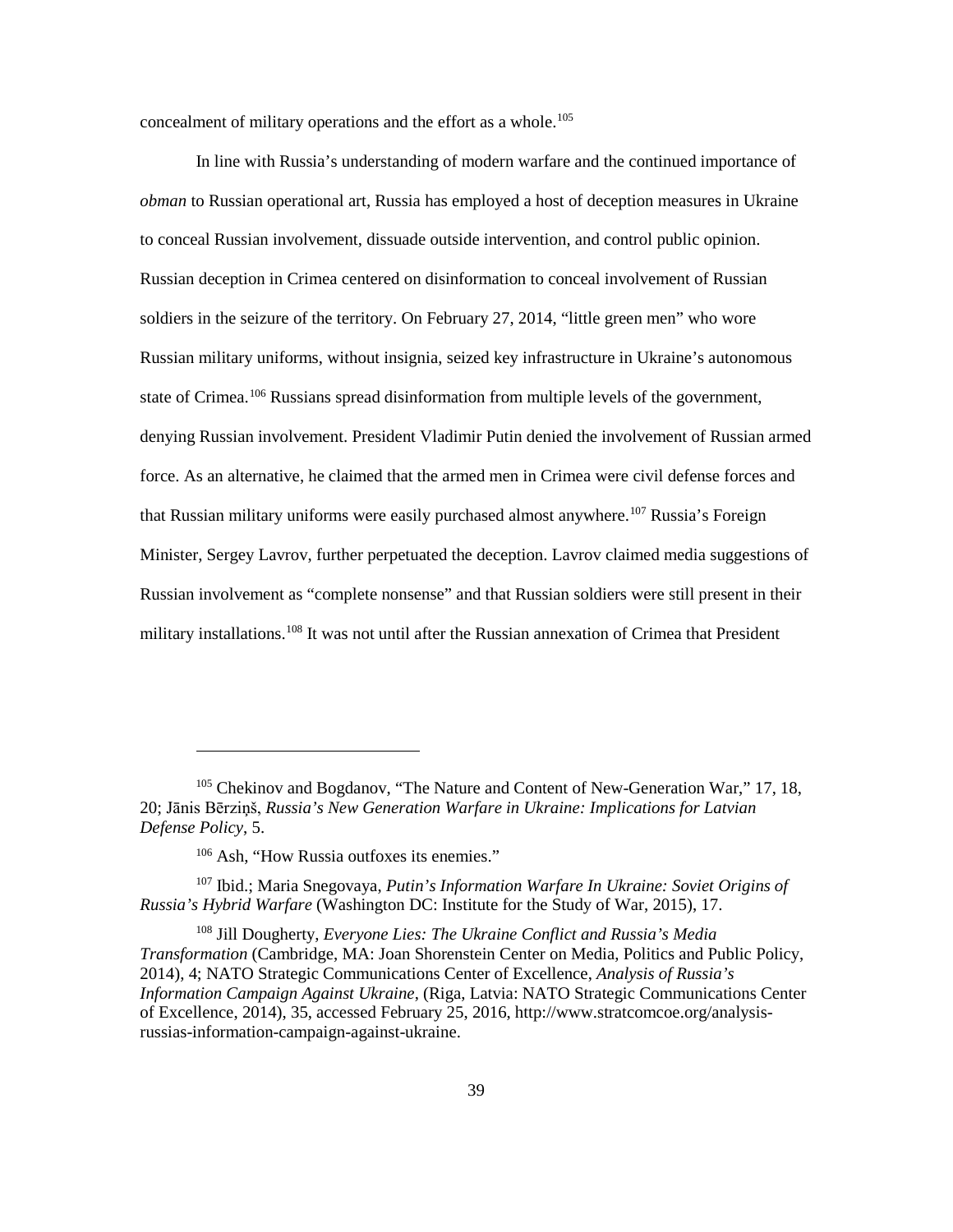the actions were necessary to protect Russia speakers from Ukrainian fascists.<sup>110</sup> Putin admitted that Russian soldiers participated in the seizure of Crimea.<sup>[109](#page-45-0)</sup> A deception that was useful, then replaced one that was not. Russian media followed Putin's revelation with claims that

 of eastern Ukraine that followed shortly after the annexation of Crimea. Demonstrations by Russian Federation Armed Forces along the Ukrainian border supported Russian actions in Crimea. The buildup of troop during the Crimean takeover diverted Ukrainian attention away from events in Crimea.<sup>[111](#page-45-2)</sup> This buildup postured forces for the invasion

 Luhansk shared similarities with Crimea. Demonstrations as a form of *obman* misdirected both disinformation. Russian troops were committed to fighting, but their involvement denied. In early May 2014, the Ukrainian cities of Donetsk and Luhansk declared independence from Ukraine. Like events in Crimea, the Russian government used deception to obfuscate involvement in transpiring events and create plausible deniability. Deception in Donetsk and western media and intelligence. Russian state run media and social media dispersed widespread

 Ukraine. Observers and media heavily scrutinized these convoys as they crossed the border into Ukraine. Examination of these convoys revealed that they carried little in the way of aid and During the course of fighting in eastern Ukraine, the Russians used aid convoys as a means of directing attention away from incursions of Russian forces and military equipment into

-

<span id="page-45-0"></span> 109 James Miller, Pierre Vaux, Catherine A. Fitzpatrick, and Michael Weiss, *An Invasion Transformation*, 4. *by Any Other Name: The Kremlin's Dirty War in Ukraine*, (New York, NY: The Institute of Modern Russia, 2015), 45, accessed February 25, 2016, http://www. interpretermag.com/wpcontent/uploads/2015/11/IMR\_Ukraine\_final\_links\_updt\_02\_corr.pdf; Ash, "How Russia outfoxes its enemies;" Dougherty, *Everyone Lies: The Ukraine Conflict and Russia's Media* 

<sup>110</sup> Dougherty, *Everyone Lies: The Ukraine Conflict and Russ's Media Transformation*, 4.

<span id="page-45-2"></span><span id="page-45-1"></span> 28 (May 2015): 22. 111 John R. Davis, "Continued Evolution of Hybrid Threats," *Three Swords Magazine*, no.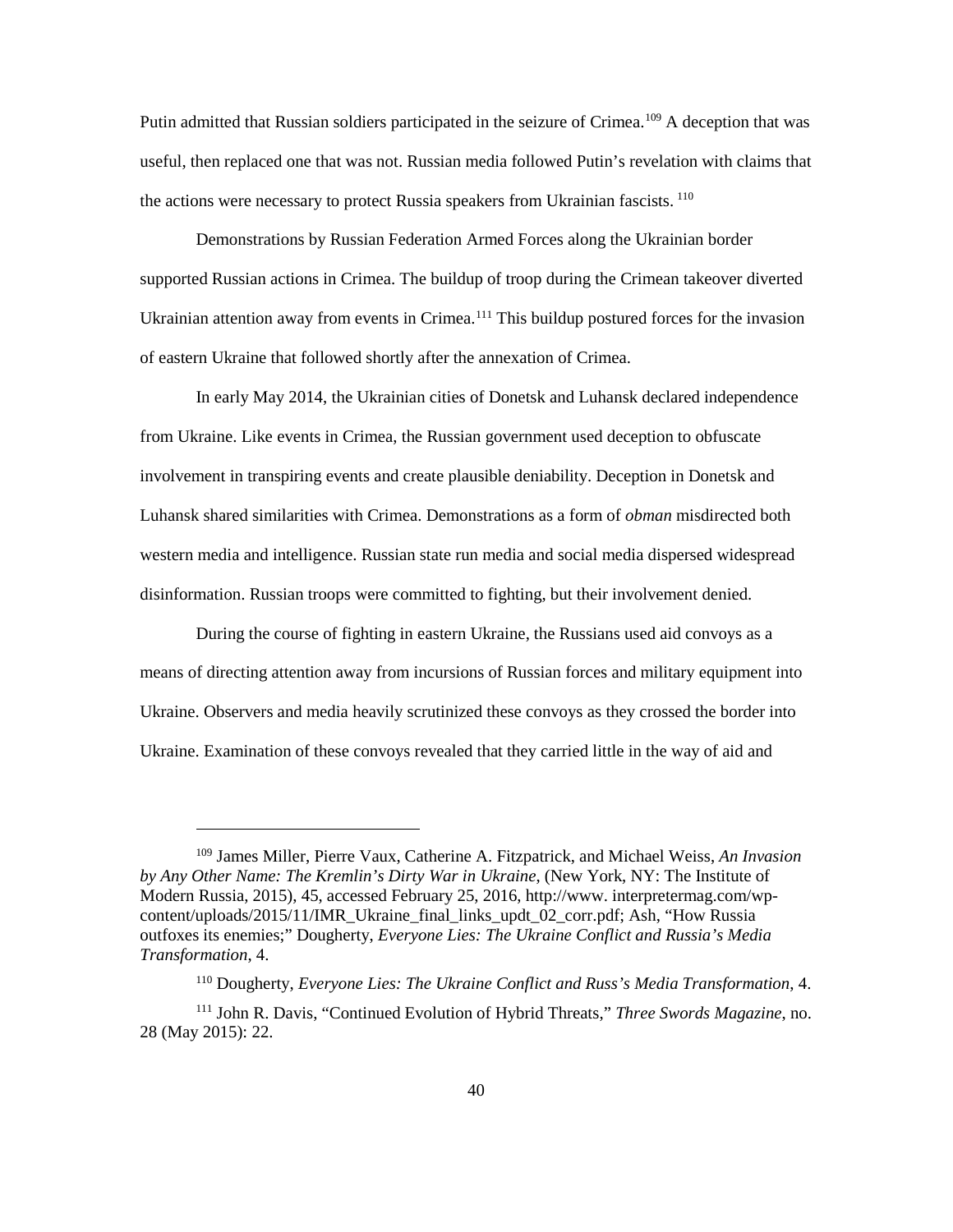nothing in the way of military equipment. Instead, the real movement of Russian military hardware and personnel occurred at other crossing points, simultaneously with the aid convoys. The entire effort was a simple demonstration that used a shiny object to draw attention away from meaningful crossings.<sup>112</sup>

 campaign that used public statements from prominent political leaders, social media, and the Russian media. When confronted with reports that Russian soldiers had been fighting in eastern Russian government noted that many ethnic Russians had heeded the call to arms and gone to Foreign Minister, Sergey Lavrov, denied Russian involvement in eastern Ukraine as he did in The Russian government obfuscated events in eastern Ukraine through a disinformation Ukraine, Russian government and politicians consistently denied involvement. Instead, the eastern Ukraine as patriotic volunteers, others were Russian citizens on holiday.<sup>113</sup> Russia's Ukraine's Crimea.<sup>[114](#page-46-2)</sup> These claims persisted despite the capture of Russian soldiers and the death of Russian military personnel in Ukraine.<sup>[115](#page-46-3)</sup>

Further disinformation in Ukraine involved widespread disinformation from Russian media and internet trolls that made a wide variety of negative and disparaging remarks about

<span id="page-46-0"></span> *Survival* 56, no. 6 (December 2014-January 2015): 16; Mary E. Connell and Ryan Evans, Russia's "Ambiguous Warfare" and Implications for the U.S. Marine Corps (Arlington VA: Center for Naval Analysis, 2015), 11. 112 Paul Huard, "'Maskirovka' Is Russian Secret War," *War is Boring*, August 25, 2014, accessed February 25, 2016, https://medium.com/war-is-boring/maskirovka-is-russian-secretwar-7d6a304d5fb6#.hyjvjrdxt; Lawrence Freedman, "Ukraine and the Art of Limited War,"

<span id="page-46-1"></span><sup>113</sup> Ash, "How Russia outfoxes its enemies;" Huard, "'Maskirovka' Is Russian Secret War."

<span id="page-46-2"></span> 114 Snegovaya, *Putin's Information Warfare In Ukraine: Soviet Origins of Russia's Hybrid Warfare*, 15.

<span id="page-46-3"></span> military. Russian soldiers were also captured by Ukrainian military forces. 115 Miller, et al., *An Invasion by Any Other Name: The Kremlin's Dirty War in Ukraine*, 46, 53-54. Thirty-one of forty separatist fighters killed at the Donetsk airport were Russian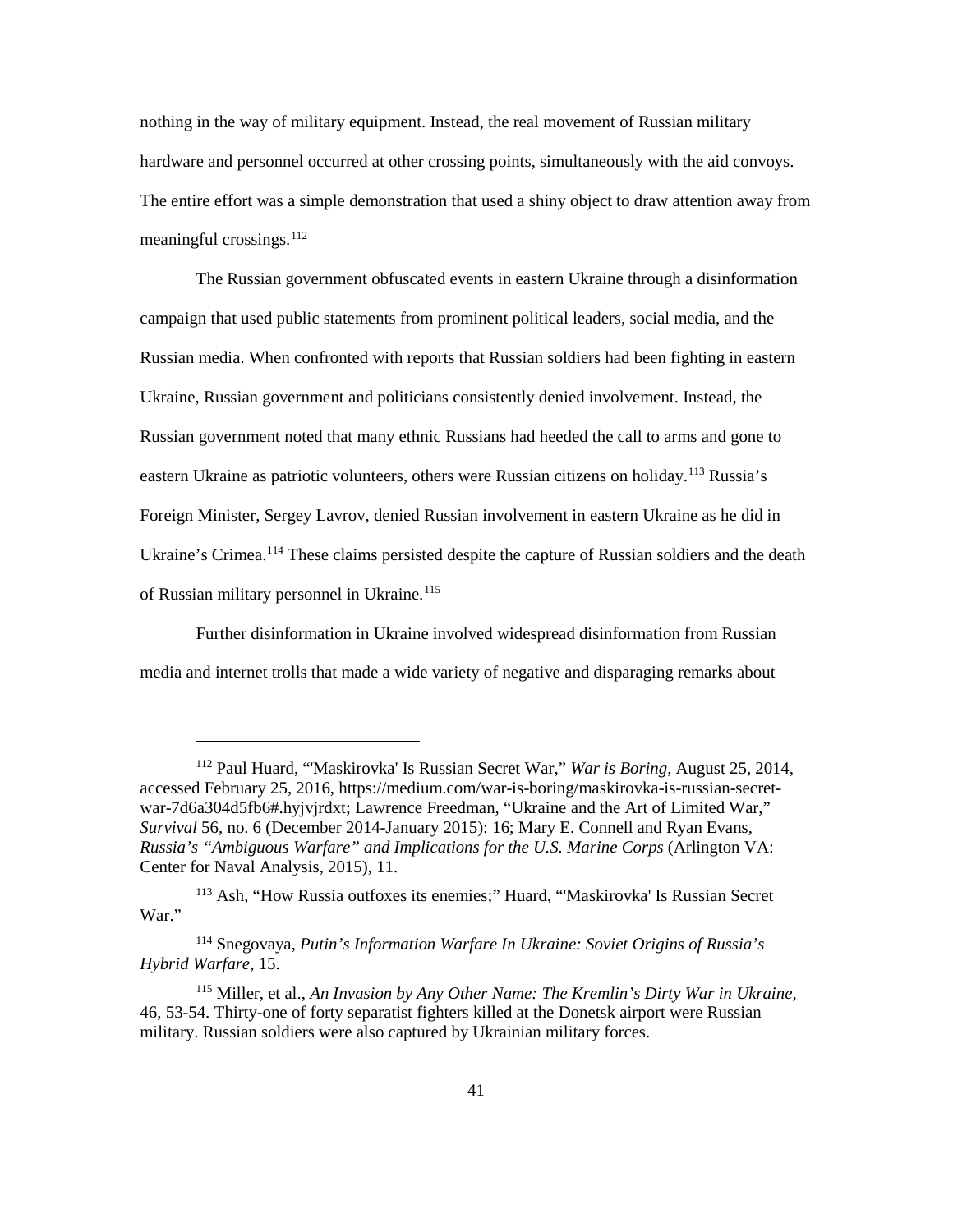government documents to discredit the Ukrainian government's support to the war effort. government had abandoned the front line Ukrainian military.<sup>[117](#page-47-1)</sup> Both of these are examples of the Ukraine's execution of the war.<sup>[116](#page-47-0)</sup> In one deception, online social media falsified Ukrainian Accusations by social media claimed that the Ukrainian government sold US supplied weapons to Syria for personal gain. Russian state media bolstered the narrative and claimed the Ukrainian disinformation campaign used to discredit the Ukrainian government's fight to regain sovereign territory.

 media sowed doubt for the government. Following the downing of the commercial airline, narrative surrounding the event. In the days that followed, the Russian media perpetuated numerous theories regarding what had happened to Flight MH17. All of the theories presented involvement and that Ukraine and the United States destroyed MH17. The message presented by Russian media was for domestic Russia consumption and used to obfuscate events surrounding The downing of Malaysia Airlines Flight MH17 highlights how state-owned Russian Russian news started a sustained disinformation campaign to create confusion and to control the were consistent with their message; the downing of the aircraft had no Russian or separatist

<span id="page-47-0"></span><sup>116 &</sup>quot;Troll," NetLingo: The Internet Dictionary, accessed February 27, 2016. http://www.netlingo.com/ word/troll.php. Troll is term used on the Internet for a person who spreads misinformation, derogatory accusations, inflammatory comments, or suppress constructive discourse.

<span id="page-47-1"></span><sup>117</sup> John R. Haines, "Russia's Use of Disinformation in the Ukraine Conflict," Foreign Policy Research Institute, February, 2015, accessed February 25, 2016, http://www.fpri.org/ article/2015/02/russias-use-of-disinformation-in-the-ukraine-conflict/.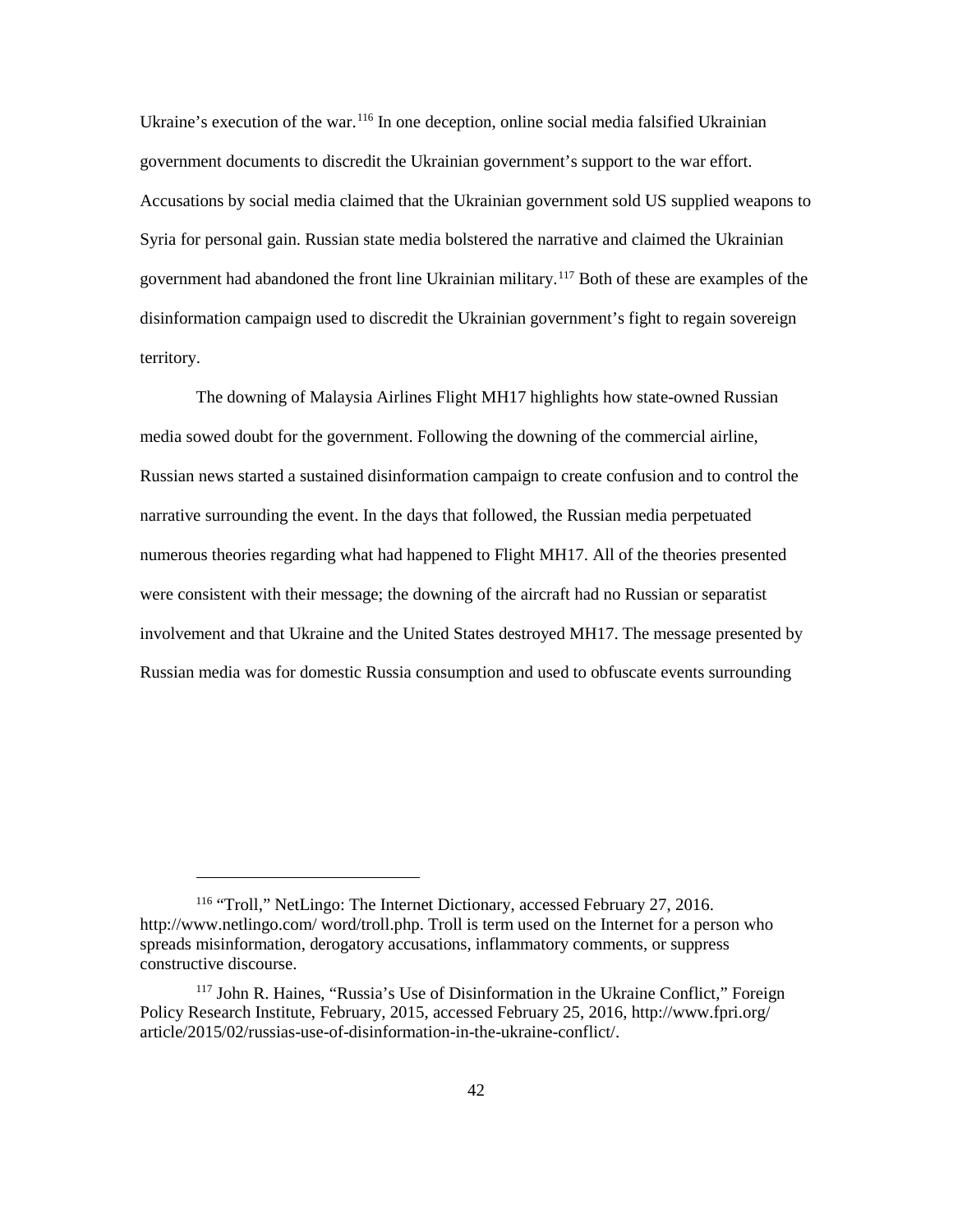battlefield. [119](#page-48-1) MH17's destruction.<sup>[118](#page-48-0)</sup> Russian media would later claim that the BUK missile system in question had been Ukrainian hardware, captured by separatists as a way to explain its presence on the

 Disinformation and deception experienced diminishing returns as evidence of Russian involvement was uncovered. [120](#page-48-2) Social media, geotags, and news media made it more difficult to maintain a deception.<sup>[121](#page-48-3)</sup> Once Russia's invasion was underway, these media vehicles assisted in providing evidence counter to Russia's narrative of popular uprising in Crimea and eastern Ukraine. In this regard, social media proved an effective counter to Russia's state run media. Russian media consistently manipulated images used in supporting the Russian narrative of what

 $\ddot{\phantom{a}}$ 

<span id="page-48-1"></span>15.

 119 Miller, et al., *An Invasion by Any Other Name: The Kremlin's Dirty War in Ukraine*,

<span id="page-48-2"></span>120 Freedman, "Ukraine and the Art of Limited War," 11; NATO Strategic Communications Center of Excellence, *Analysis of Russia's Information Campaign Against Ukraine*, 39.

<span id="page-48-3"></span><sup>121</sup> "What Your Smartphone Photos Know About You," Duke University, accessed February 25, 2016, https://security.duke.edu/what-your-smartphone-photos-know-about-you. Social media exploited included YouTube, Twitter, Facebook, and Instagram. Geotag refers to metadata contained in captured media files. This data can provide geolocation, date, time, and user identification.

<span id="page-48-0"></span> 118 NATO Strategic Communications Center of Excellence, *Analysis of Russia's*  Ellie Zolfagharifard and Jonathan O'Callaghan, "How Flight MH17 Was Obliterated in Just 12 force, a Ukrainian surface to air missile shot it down, that it had been filled with corpses and that the United States shot it down to discredit Russia, and that Ukraine shot it down because they the Russian government by reporting that no BUK missile systems were in the area at the time of the shoot down. Following the shoot down images of a SA-11 Gadfly (BUK missile system) in *Information Campaign Against Ukraine*, 34; Dougherty, *Everyone Lies: The Ukraine Conflict and Russia's Media Transformation*, 2; Freedman, "Ukraine and the Art of Limited War," 23; Seconds," *Daily Mail*, July 18, 2014, accessed February 26, 2016, http://www.dailymail.co.uk/ sciencetech/article-2697068/How-MH17-obliterated-just-12-seconds-BUK-missile-carrying-150lbs-explosives-fired-doomed-Malaysian-flight-95-accuracy.html. Russian theories of how the aircraft was destroyed included accusations that the aircraft had been downed by the Ukrainian air remote detonated to discredit Russia, that the aircraft crashed because of mechanical problems, thought it was President Putin's plane (assassination attempt). The Russian media also assisted the area of MH17 shoot down surfaced on social media.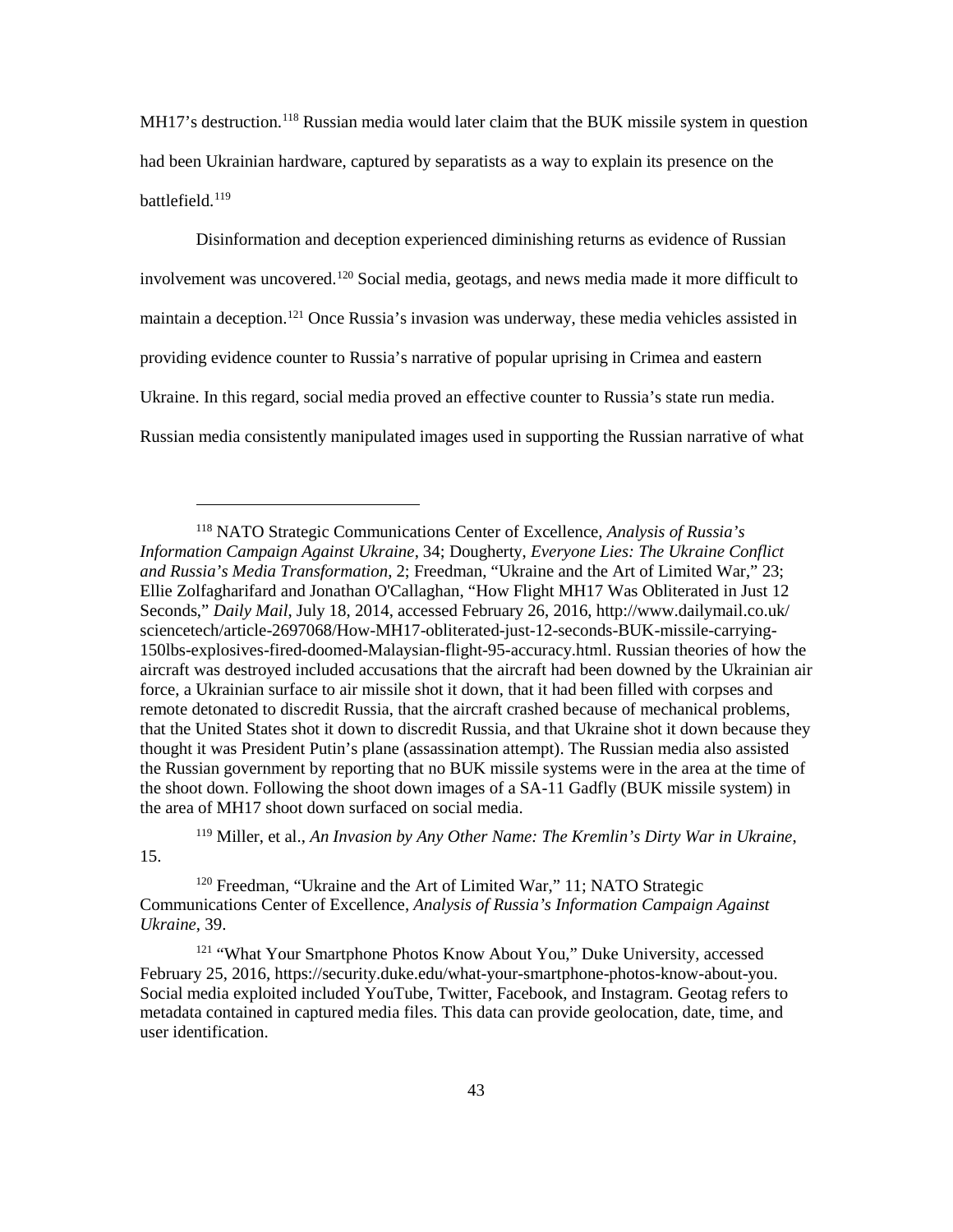same actor in multiple roles, scenes, and situations but adhering to a single narrative.<sup>[122](#page-49-0)</sup> was occurring in Crimea and Ukraine. Russian media fabricated events utilizing images from Chechnya, Syria, and Kosovo. Further exposed fabrications included Russian media using the

 provided opportunities to disprove the deceptions. In a few instances, Russian soldiers uploaded contained in pictures, and social media provided proof against Russian claims of no soldiers in extremist and the Odessan doctor was false. No remains could be located, medical personnel had no records of such a person or death, and people in the reported location could not confirm the Social media and the internet allowed Russia to disseminate disinformation but also photos of themselves in Ukraine.<sup>[123](#page-49-1)</sup> Poor operational security, lack of knowledge about metadata Ukraine. Russian deception experienced further degradation with analysis of other disinformation attempts. An investigation proved the strangulation of a pregnant woman by a pro-Ukrainian event. Bloggers refuted the Doctor from Odessa claims when they revealed the doctor's picture was from an online dental brochure. Following the revelation, the Facebook page was deleted and no such doctor could be found.<sup>[124](#page-49-2)</sup>

 identifying themselves and explaining their activities in Ukraine on social media, as evidence In addition, captured Russian soldiers have also revealed Russia's role in Ukraine. Mass media and the internet have been assets the Ukrainian government leveraged to dispel Russian deception efforts. The Ukrainian government posted video of captured Russian soldiers

<span id="page-49-0"></span> 122 NATO Strategic Communications Center of Excellence, *Analysis of Russia's Information Campaign Against Ukraine*, 14; Davis, "Continued Evolution of Hybrid Threats," 23. General Breedlove has stated that Russia's disinformation campaign "is probably the most impressive new part of this hybrid war, all of the different tools to create a false narrative."

<span id="page-49-1"></span><sup>123</sup> Miller, et al., *An Invasion by Any Other Name: The Kremlin's Dirty War in Ukraine*, 76.

<span id="page-49-2"></span> 124 NATO Strategic Communications Center of Excellence, *Analysis of Russia's Information Campaign Against Ukraine*, 28.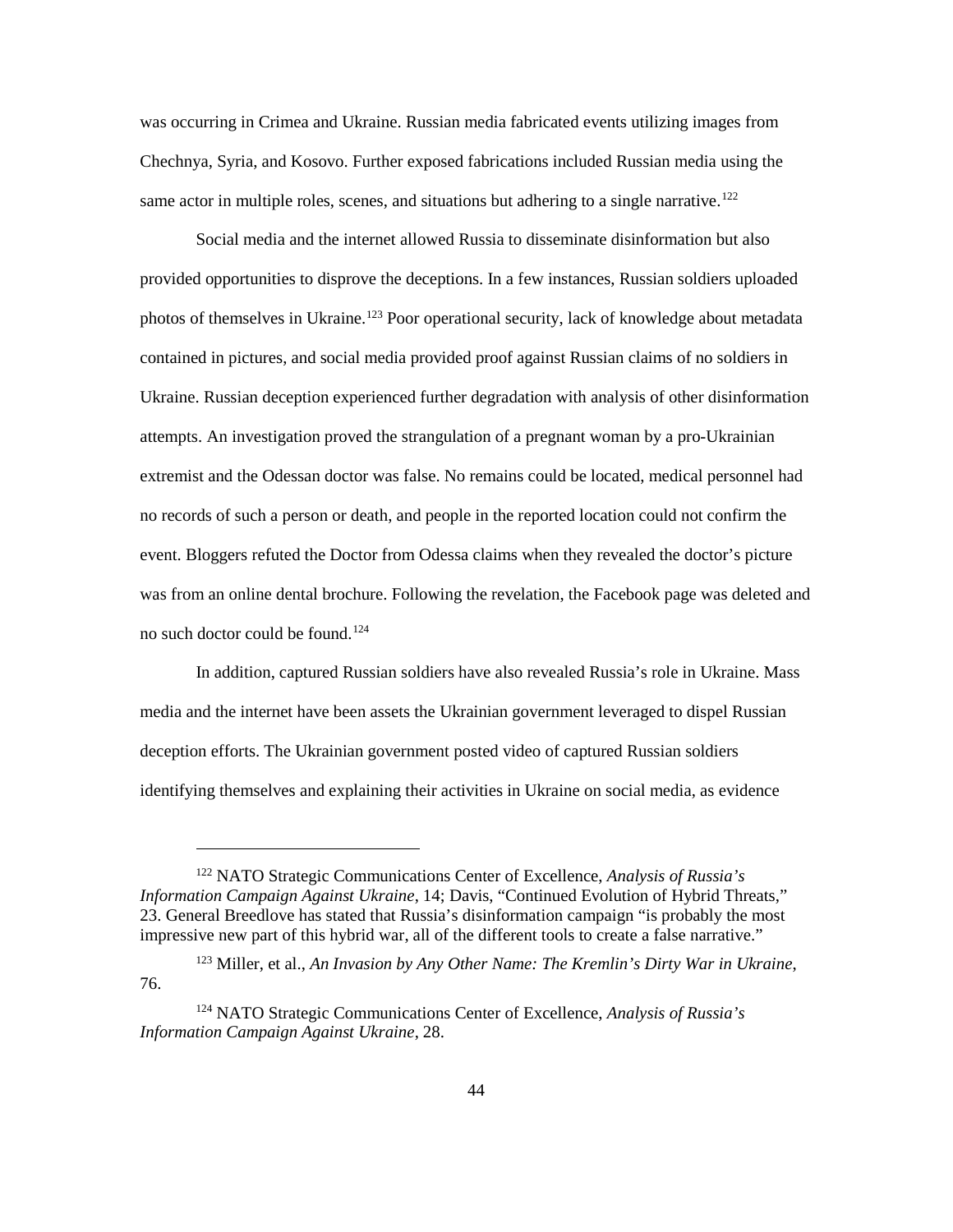against Russian disinformation. In one such posting, Russian soldier Private 1st Class Ivan V. Milchakov identified himself as an active member of the Russian military and was aware that he was fighting in Ukraine. Of particular interest to Private 1st Class Milchakov's admission was that he was unaware of the objective of his incursion into Ukraine.<sup>125</sup>

#### **Invasion of Ukraine Analysis**

 The continuing conflict in Ukraine further highlights the increased importance of *obman*  demonstrated the continuity between *maskirovka* and *obman* in the form of concealment, employment of *obman* has changed since its previous employment in the Second World War, in Russian military operations. The Russian invasion of Ukraine and annexation of Crimea simulations, demonstrations, and disinformation. The conflict further demonstrated how Russian Cuban Missile Crisis, and intervention in Czechoslovakia. The invasion of Ukraine witnessed a shift in Russian deception. Plausible deniability of transpiring events supplanted physical concealment of forces.

 disinformation that occurred in Ukraine was executed across the whole of government. Russian A significant difference between previous deception efforts and efforts in Ukraine was Russia's increased use of disinformation over other forms of deception. Disinformation formed the cornerstone of Russian *obman* efforts in Ukraine. It was significant that a majority of the political leaders, state media, government controlled social media trolls, and government agents

<span id="page-50-0"></span> Milchakov capture are not presented in material reviewed. Nor are the circumstances of his admission. It is possible that Private 1<sup>st</sup> Class Milchakov's admission was provided under duress <sup>125</sup> "Transcript of Interrogation of Russian Paratrooper Captured in Ukraine," The Interpreter: The Online Russian Translation Journal, accessed February 25, 2016, https:// pressimus.com/Interpreter\_Mag/press/3950; The circumstances of Private 1st Class Ivan V. and should therefore be critically considered. Of material importance to this examination is that his capture occurred inside Ukrainian territory and that Private Milchakov understood that he was headed to Ukraine prior to his capture.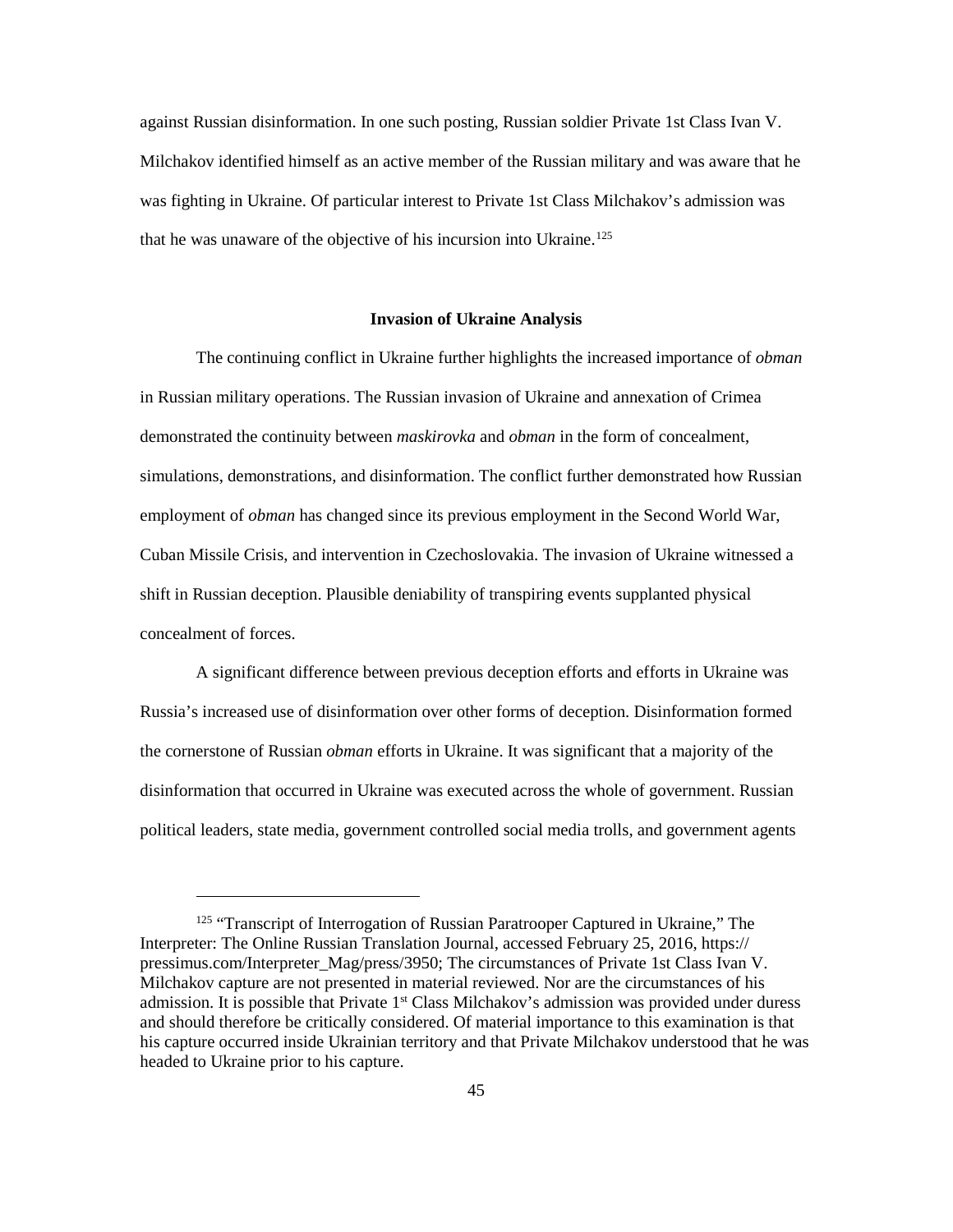were used to spread false information and create a false narrative surrounding the unfolding events. The scale of these efforts overshadows the diplomatic and intelligence service efforts employed during the Battle of Kursk, Cuban Missile Crisis, and intervention in Czechoslovakia.

 Forces focused deception efforts on the use of simulations and demonstrations. The employment of "little green men," Russian soldiers wearing masks and no unit or national identification, the battlefield but did not play as large a role as it did during the Second World War or Cuban Beyond the whole of government use of disinformation, Russian Federation Armed constituted tactical and operational simulation of local partisan forces. Operationally, demonstrations along the Ukrainian border by Russian military forces assisted in fixing Ukraine's attention away from Crimea. Concealment occurred at the tactical level to infiltrate Russian soldiers into Ukraine. Beyond this, concealment assisted in force protection and survivability on Missile Crisis.

# **Conclusion**

 World War through the invasion of Ukraine in 2014. The hypothesis that Russian deception has from its use in the Second World War, specifically the rising importance of disinformation in Russian military operations and deception's importance to creating uncertainty. Beyond the cosmetic shift from *maskirovka* to *obman* as better nomenclature for expressing deception, This monograph set out to determine the evolution of Russian deception from the Second shifted away from creating surprise, preserving combat power, and as a way of assisting with reflexive control to being more focused on creating ambiguity and uncertainty to enable freedom of action proved partially true. Research identified that Russian deception has undergone changes *maskirovka* has undergone noticeable changes in three areas of emphasis since the Second World War. The case studies examined highlight a trend in the increased importance of disinformation and simulations to the physical execution of deception. Further, there is a decreased trend in the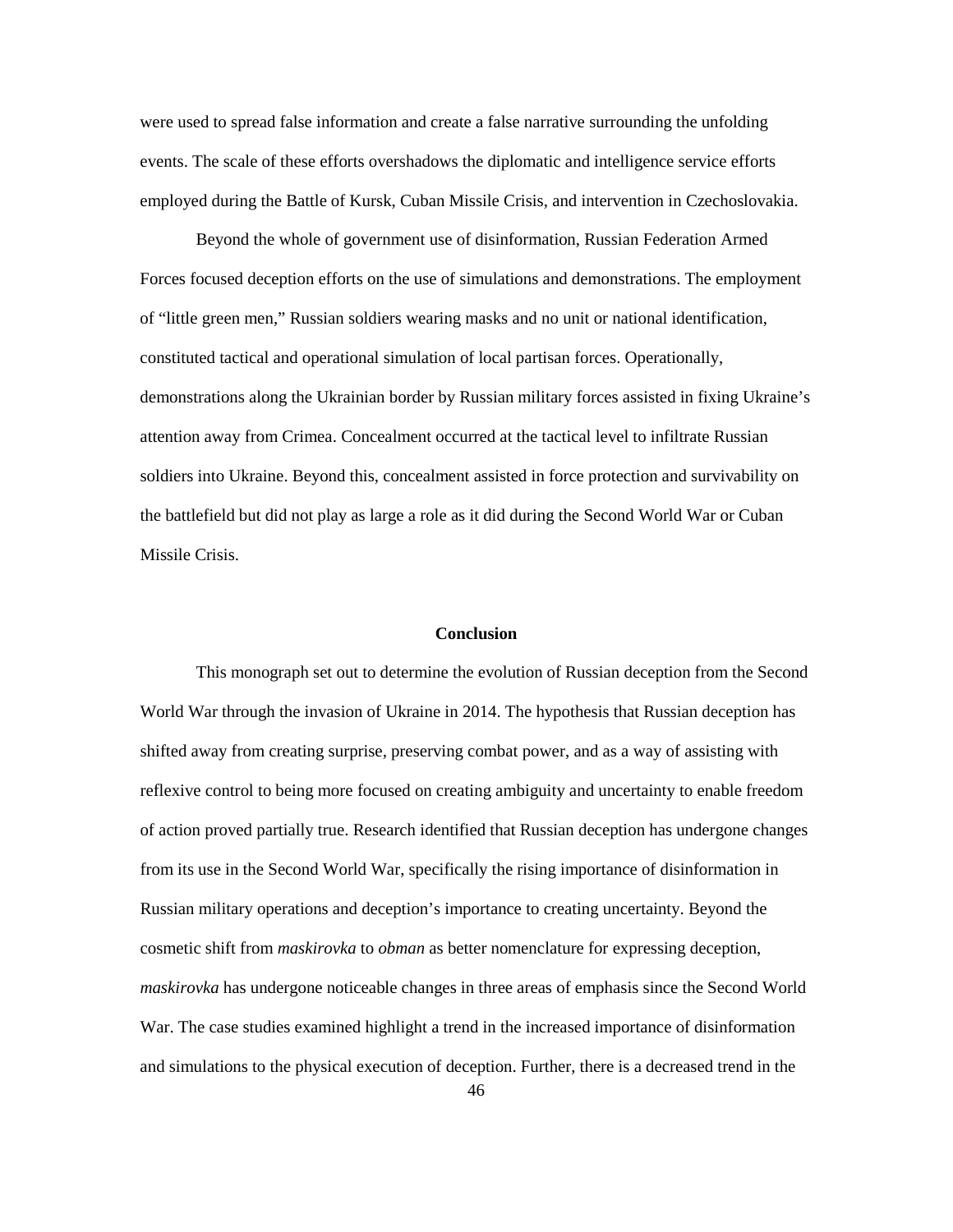approach to its application. These shifts correspond with the changing reason for the employment of *maskirovka*. This changing reason no longer ties *maskirovka* to only creating battlefield purely military application of deception and an apparent development of a whole of government surprise, for assisting in reflexive control, or force protection for Russian military forces. Russian *maskirovka's* now includes obfuscation and the creation of ambiguity and uncertainty to facilitate Russia freedom and action in the operating environment.

 Since the Second World War, Russia's use of *maskirovka* has placed increasing importance on disinformation and simulations as the primary means of deception. Analysis of the allowed for the destruction of attacking German forces and wrested any remaining chance of the Kursk, the Soviets again employed *maskirovka* to conceal the introduction of ballistic missiles to their storage sites in Cuba constituted the bulk of Soviet deception measures taken. Soviet disinformation in the form of diplomatic communications and Soviet intelligence efforts occupied Battle of Kursk revealed that concealment was the principle form of *maskirovka* employed by the Soviet military. The Soviet concealment of over a million men in and around the Kursk salient Wehrmacht regaining the strategic initiative on the eastern front. Twenty years after the Battle of Cuba. Concealment of the shipment of these missiles, their supporting military personnel, and a secondary role that attempted to keep the United States from scrutinizing Russian shipments to Cuba.

 trend towards disinformation and simulations as the primary forms of deception employed. In simulations to implicate Western power in plots to overthrow the communist government and The intervention in Czechoslovakia and invasion of Ukraine both marked a continued Czechoslovakia, Soviet deception efforts almost entirely relied on the use of disinformation and simulation to achieve desired military and political objectives. Soviet intelligence services used employed a disinformation campaign to foment anti-Western sentiments. The Soviets also simulated large-scale military maneuvers to posture force for the intervention. The Soviets used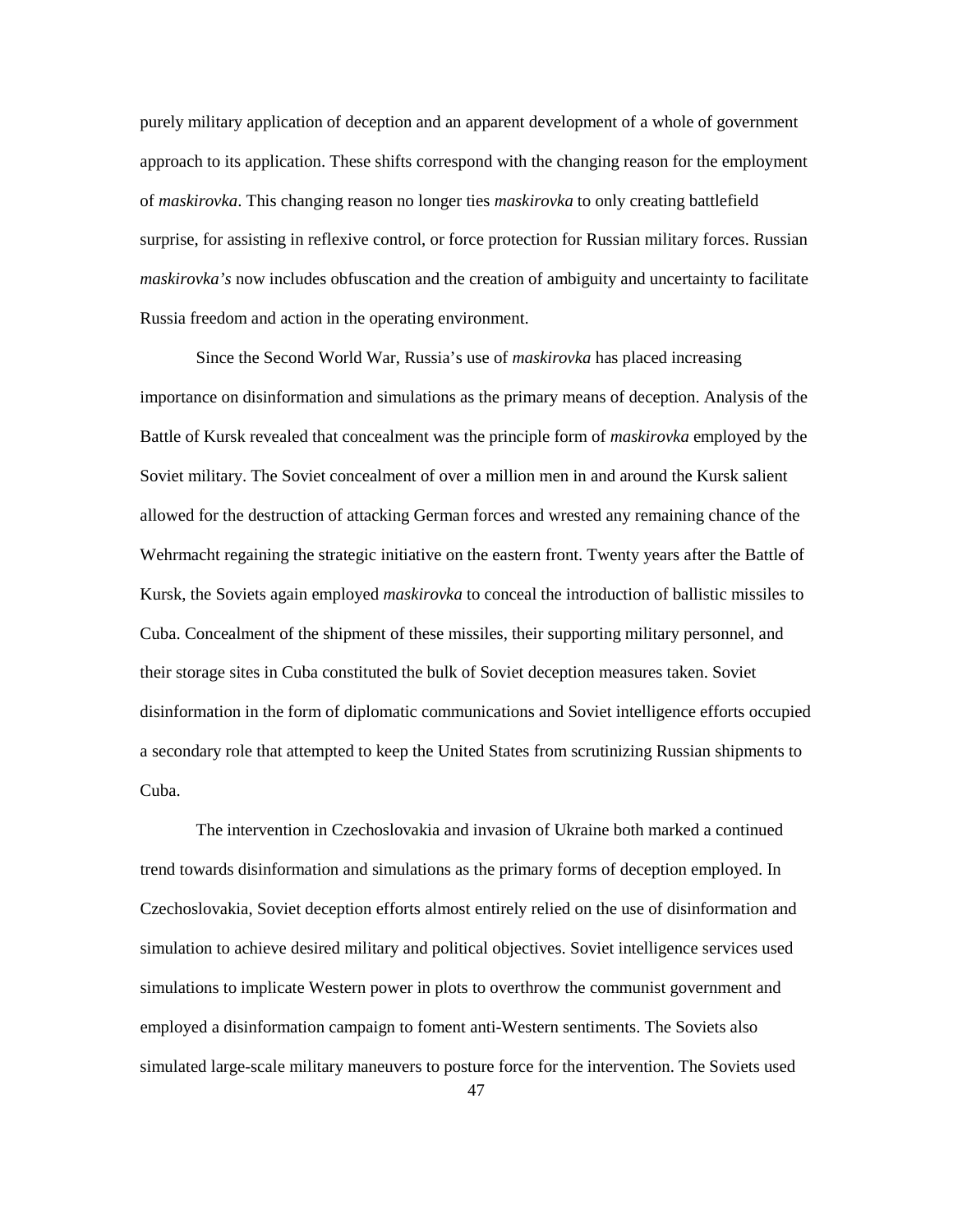these two forms of *maskirovka* to obscure their intentions from the Czechoslovak government, population and Western powers as to what was truly unfolding in Czechoslovakia. and Western powers. Soviets designed their deception to create uncertainty amongst the

 simulations as the dominate forms of deception employed by the Russians. Disinformation was The invasion of Ukraine continued to raise the importance of disinformation and widely employed to deny the involvement of Russian soldiers in the conflict, incite social unrest, and create an alternative narrative to the truth. Russian Federation Armed Forces simulated partisan force to lend further credibility to Russian disinformation operations. In both cases, the reason for *maskirovka's* employment was not surprise but to create plausible deniability.

 been a steady progression of *maskirovka's* employment by other elements of the Russian government. During the Cuban Missile Crisis, both the Soviet military and Soviet diplomats diplomats, and Soviet leadership employed *maskirovka* to set conditions for intervention. Lastly, and Russian Federation Armed Forces all played roles in the disinformation campaign *Maskirovka* further developed from a concept applied by Russian military forces to a concept applied by the whole of the Russian government. During the Second World War, the Soviet military almost exclusively employed *maskirovka*. In the conflict that followed, there has attempted to conceal events with *maskirovka*. Later in Czechoslovakia, the Russians military, in Ukraine, Russia employed multiple elements of Russian government in their deception. The Russian President, senior political leaders, diplomats, state media, state sponsored internet trolls, surrounding the invasion.

 Missile Crisis generally continued this aim of *maskirovka*. Soviet efforts focused on concealing military forces from the United States for the infiltration of nuclear weapons onto the island. The intervention in Czechoslovakia and invasion of Ukraine demonstrated a shift to the use of The aim that Russian deception sought to achieve has further changed. During the Battle of Kursk, deception focused on concealing forces to create battlefield surprise. The Cuban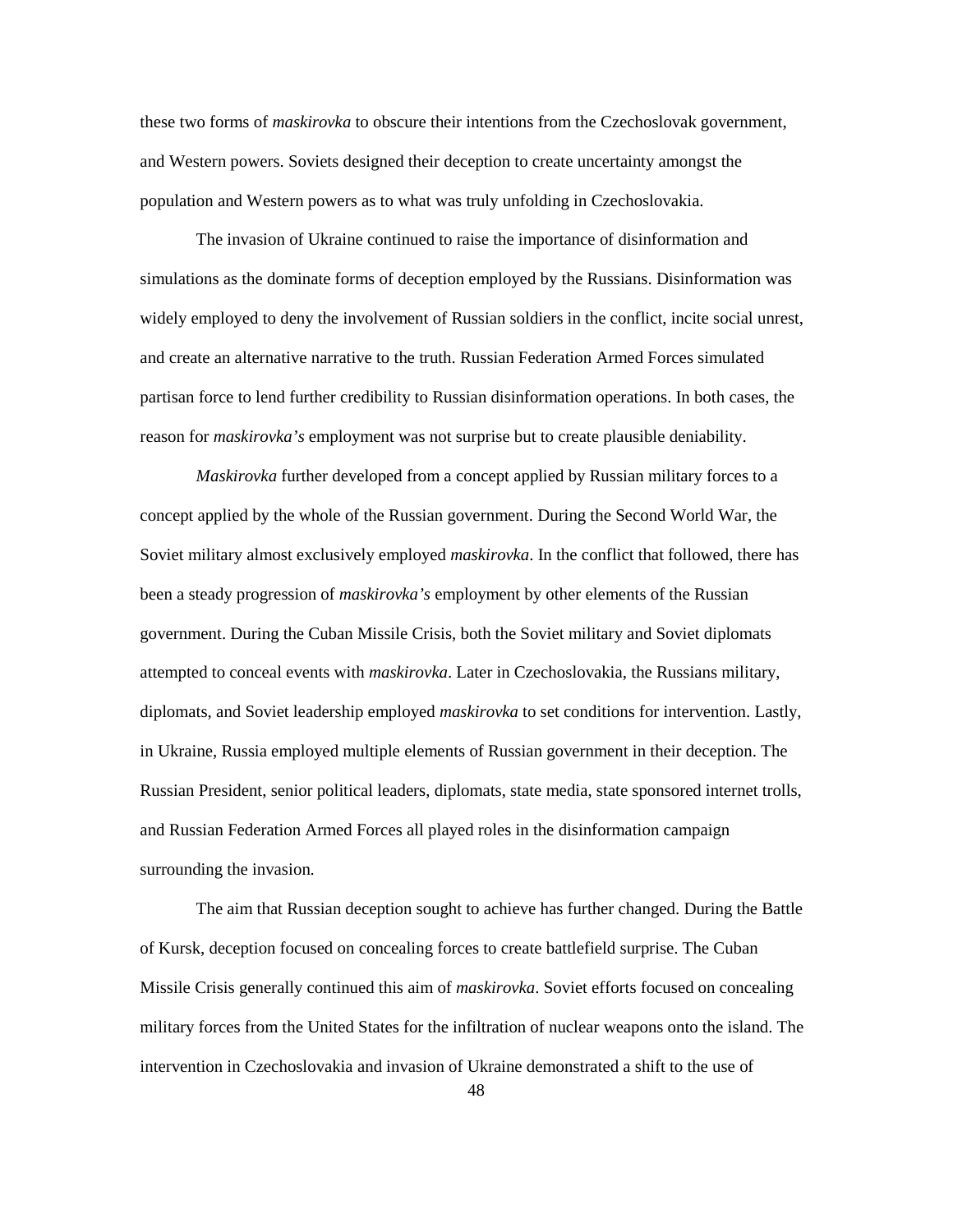for Soviet and Russian action. Creating ambiguity and uncertainty was a greater driver of deception to obfuscate the true nature of events. In both these cases surprise was created but was not the primary concern as Russian military forces were already superior to Czechoslovak and Ukrainian forces. As an alternative, the Russians used *maskirovka* to create favorable conditions deception then surprise. In the case of Czechoslovakia, this deceived the local population and Western powers of why the Soviets were intervening. In Ukraine, ambiguity was used to created plausible deniability of Russian involvement.

 manipulated, the rise of worldwide connectivity, and the ease of using disinformation versus the Crisis have not been against an existential threat. This reduced the importance of surprise but Several factors have driven the changes in *maskirovka*. The increased importance of disinformation is likely driven by the increased importance of social media and its ease of difficulty of disproving false claims. The nature of the Russia's opponents also accounts for the shift in Russia's methodology. Russian military confrontations following the Cuban Missile raised the importance of sowing the seeds of confusion. In these cases, Russia used deception not to create surprise but to hinder the United States and North Atlantic Treaties Organization from gaining a clear understanding of what was truly occurring.

 Lastly, the subordination of concealment and demonstrations may be the result of Russia may have shifted the emphasis to disinformation and simulations to achieve effects. increases in reconnaissance and surveillance capabilities. During the Second World War, simple camouflage could conceal military forces from aerial reconnaissance. On the modern battlefield, signals, measures and tests, imagery, and electronics intelligence all provide adversary militaries with unique capabilities that can detect concealed military formation. The sensitivity and sophistication of advanced system to detect may exceeds the ability to conceal. As a result,

 reduced role of concealment, increasing importance of disinformation, whole of government This research contributed to the existing body of research on Russian deception. The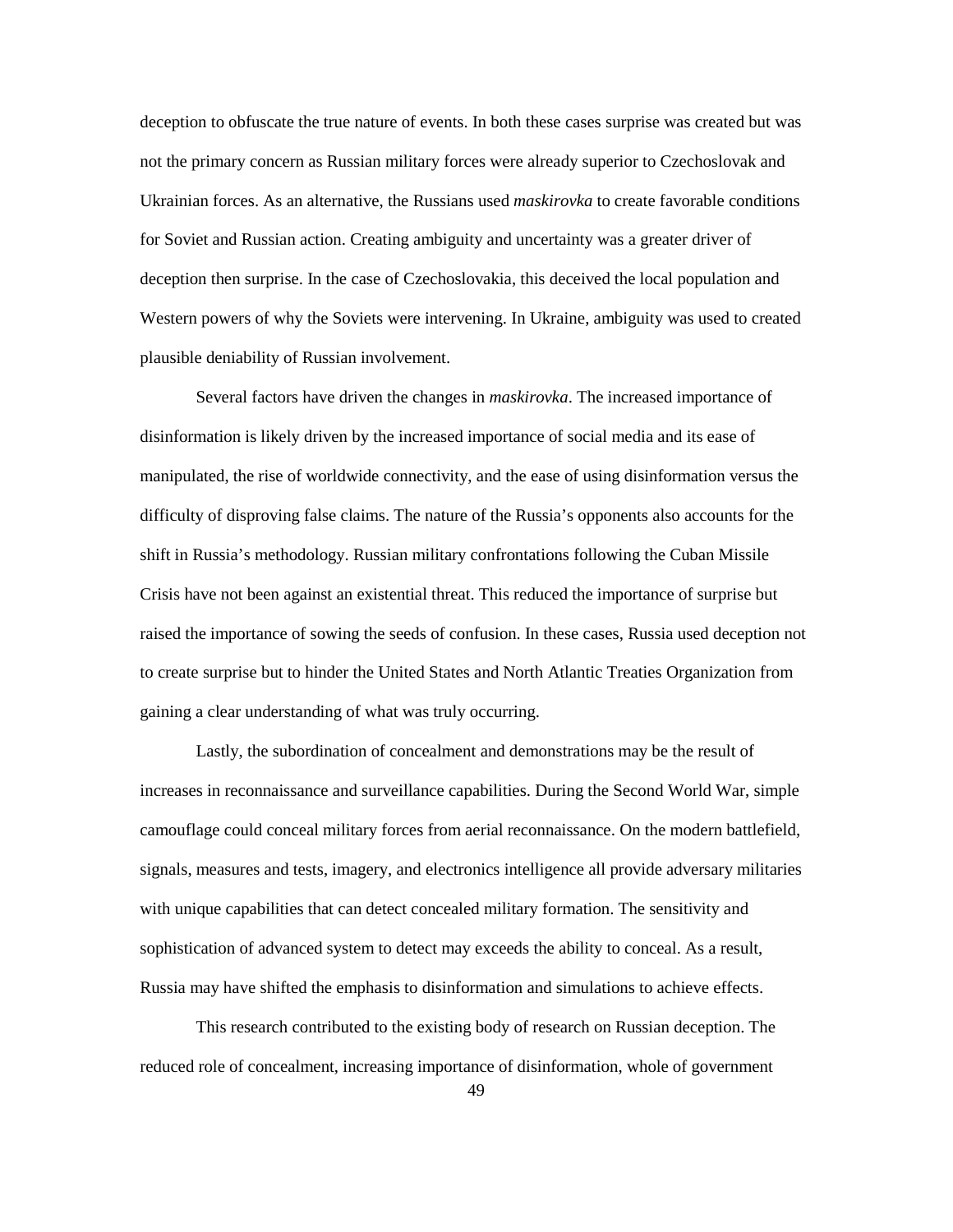approach to deception, and shift from creating surprise to creating ambiguity are hallmarks of Russia's current employment of *maskirovka* and contribute to military planners understanding of Russian military operations. Military planners can use the research contained in this monograph Russian deception efforts and the effects they attempted to achieve provides military planners with an understanding of how Russian's use deception at the strategic, operational, and tactical US military doctrine to facilitate achievement of US military objectives. The potential of well- executed deceptions and limitations of deception are important considerations for military to gain a better understanding of Russian military thought on deception. Understanding of historic levels of war. Research also provides military planners with a way of using deception outside of planners. Furthermore, *maskirovka's* ability to create uncertainty, influence adversary actions, divert enemy weapon effects, and create surprise are important force multipliers. *Maskirovka* has been a defining component of Russian operational art and will remain an important component of future Russian conflicts. Future conflicts involving the Russian government and military should expect widespread use of deception across a broad range of mediums.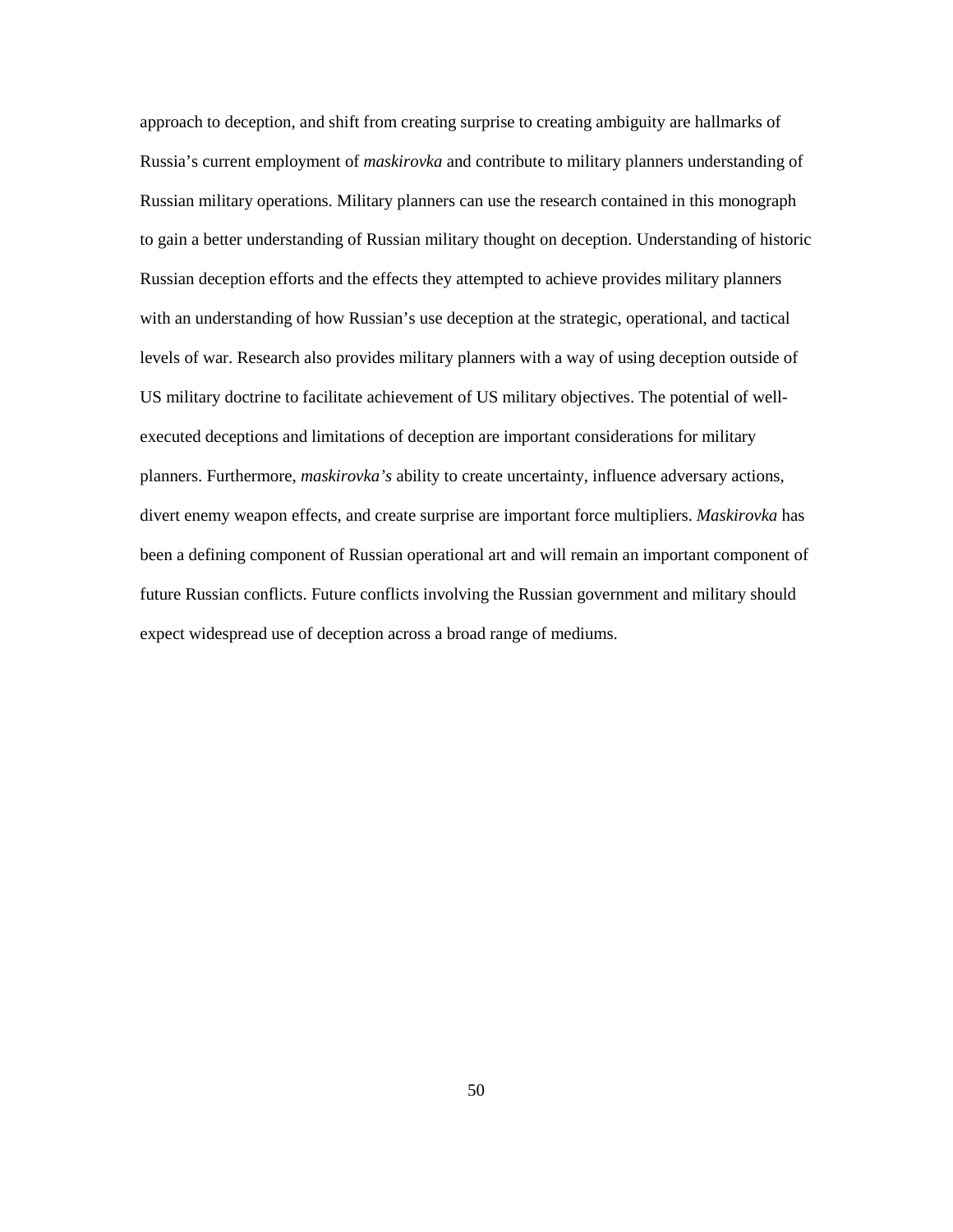## **Bibliography**

- Absher, Kenneth Michael. *Mind-Sets and Missiles: A First Hand Account of the Cuban Missile Crisis*. Carlisle, PA: Strategic Studies Institute, 2009. Accessed January 29, 2016. http://www.strategicstudiesinstitute.army.mil/pdffiles /pub935.pdf.
- Alsop, Stewart and Charles Bartlett. "Eyeball to Eyeball." In *The Cuban Missile Crisis*, edited by Robert A. Divine, 61-74. New York, NY: Markus Weiner Publishing, 1988.
- Ash, Lucy. "How Russia outfoxes its enemies." *British Broadcasting Corporation*, January 29, 2015. Accessed February 25, 2016. http://www.bbc.com/news/magazine-31020283.
- Armstrong, Richard N. *Soviet Operational Deception: The Red Cloak*. Fort Leavenworth KS: Combat Studies Institute, 1988.
- Bacon, Donald J. *Second World War Deception: Lessons Learned for Today's Joint Planner*. Maxwell Air Force Base, AL: Air Command and Staff College, 1998.
- Baev, Pavel. Ukraine: a Test for Russian Military Reforms. Paris, France: French Institute of International Relations, 2015. Accessed February 25, 2016. http://www.ifri.org/ sites/default/ files/atomsfiles/ifri\_rnr\_19\_pavel\_baev\_russian\_military\_reform  $eng$ \_may\_2015\_0.pdf.
- Beaumont, Roger. *Maskirovka: Soviet Camouflage, Concealment and Deception*. College Station TX: Center for Strategic Technology, 1982.
- Bērziņš, Jānis. *Russia's New Generation Warfare in Ukraine: Implications for Latvian Defense Policy*. Riga, Latvia: National Defense Academy of Latvia Center for Security and Strategic Research, 2014.
- Overhaul." *Parameters* 44, no. 3 (Autumn 2014): 81-90. Bruusgaard, Kristin V. "Challenges in Russia and Afghanistan: Crimea and Russia's Strategic
- Butts, Gregory K. "Russian Deception Operations: Another Tool For The Kit Bag." Monograph, US Army Command and General Staff College, 1999.
- *Camouflage: A Soviet View*. Washington, DC: U.S. Government Printing Office, 1989.
- Bartles, Charles K. "Getting Gerasimov Right." *Military Review* (January-February 2016): 30-38.
- Chekinov, Sergey G., and Sergey A. Bogdanov. "The Nature and Content of a New-Generation War." *Voyennaya Mysl* 10, no. 4 (2013): 12-23. Accessed March 16, 2016. http://www. eastviewpress.com/Files/MT\_FROM%20THE%20CURRENT%20ISSUE\_No.4\_2013.pd f.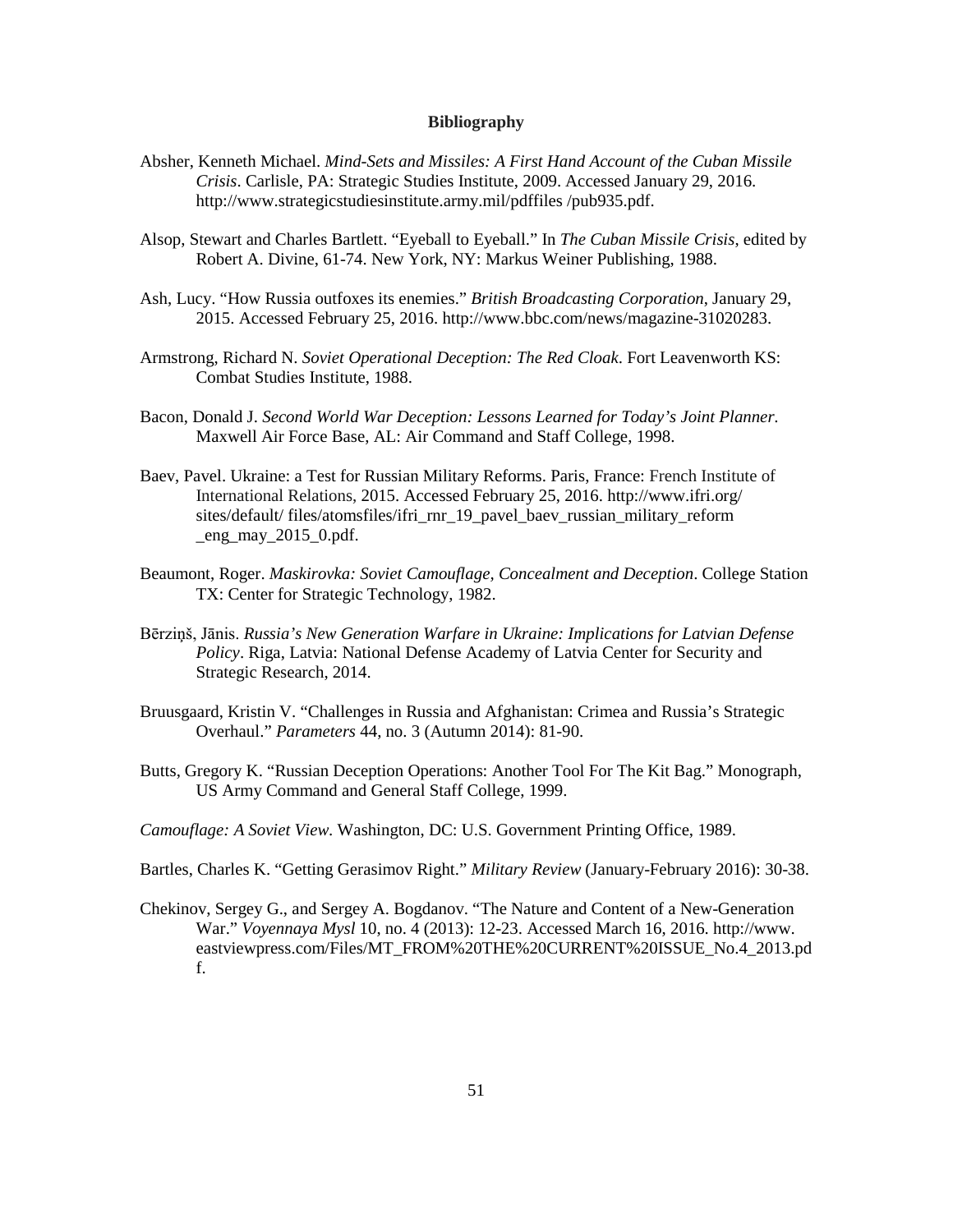- *Marine Corps*. Arlington, VA: Center for Naval Analysis, 2015. Connell, Mary E. and Ryan Evans. *Russia's "Ambiguous Warfare" and Implications for the U.S.*
- Dailey, Brian D. and Patrick J. Parker eds. *Soviet Strategic Deception*. Stanford, CA: Hoover Institution Press, 1987.
- Davis, John R. "Continued Evolution of Hybrid Threats." *Three Swords Magazine*, no. 28 (May 2015): 19-25.
- Dewar, Michael. *The Art of Deception in Warfare*. Newton Abbot, Devon: David & Charles Publishers, 1989.
- Dougherty, Jill. *Everyone Lies: The Ukraine Conflict and Russ's Media Transformation*. Cambridge, MA: Joan Shorenstein Center on Media, Politics and Public Policy, 2014.
- Duke University. "What Your Smartphone Photos Know About You." Accessed February 25, 2016. https://security.duke.edu/what-your-smartphone-photos-know-about-you.
- Dunn, Walter S. *Kursk: Hitler's Gamble*, *1943*. Westport, CT: Praeger, 1997.
- Elder, James E. "The Operational Implications of Deception at the Battle of Kursk." Monograph, US Army Command and General Staff College, 1989.
- Foreign Military Studies Office. "About Us." Accessed February 20, 2016. http://fmso. leavenworth.army.mil/About-Us.html.
- Freedman, Lawrence. "Ukraine and the Art of Limited War." *Survival* 56, no. 6 (December 2014 January 2015): 7-38.
- George C. Marshall European Center for Security Studies ."About the Marshall Center." Accessed February 20, 2016. http://www.marshallcenter.org/mcpublicweb/en/nav-mainexplore-gcmc-about-mc-en.html.
- George, Robert K. "An Historical Investigation of Soviet Strategic Deception." student report, Air Command and Staff College, 1987.
- Gerasimov, Valery. "The Value of Science is in the Foresight: New Challenges Demand Rethinking the Forms and Methods of Carrying out Combat Operations." *Military Review*  (January-February 2016): 23-29.
- Glantz, David M. *Soviet Military Deception in the Second World War*. London, England: F. Cass, 1989.
- Studies Office, 1988. ———, *Soviet War Experience: A Deception Case Study*. Fort Leavenworth, KS: Soviet Army
- Glantz, David M. and Jonathan M. House. *The Battle of Kursk*. Lawrence, KS: University Press of Kansas, 1999.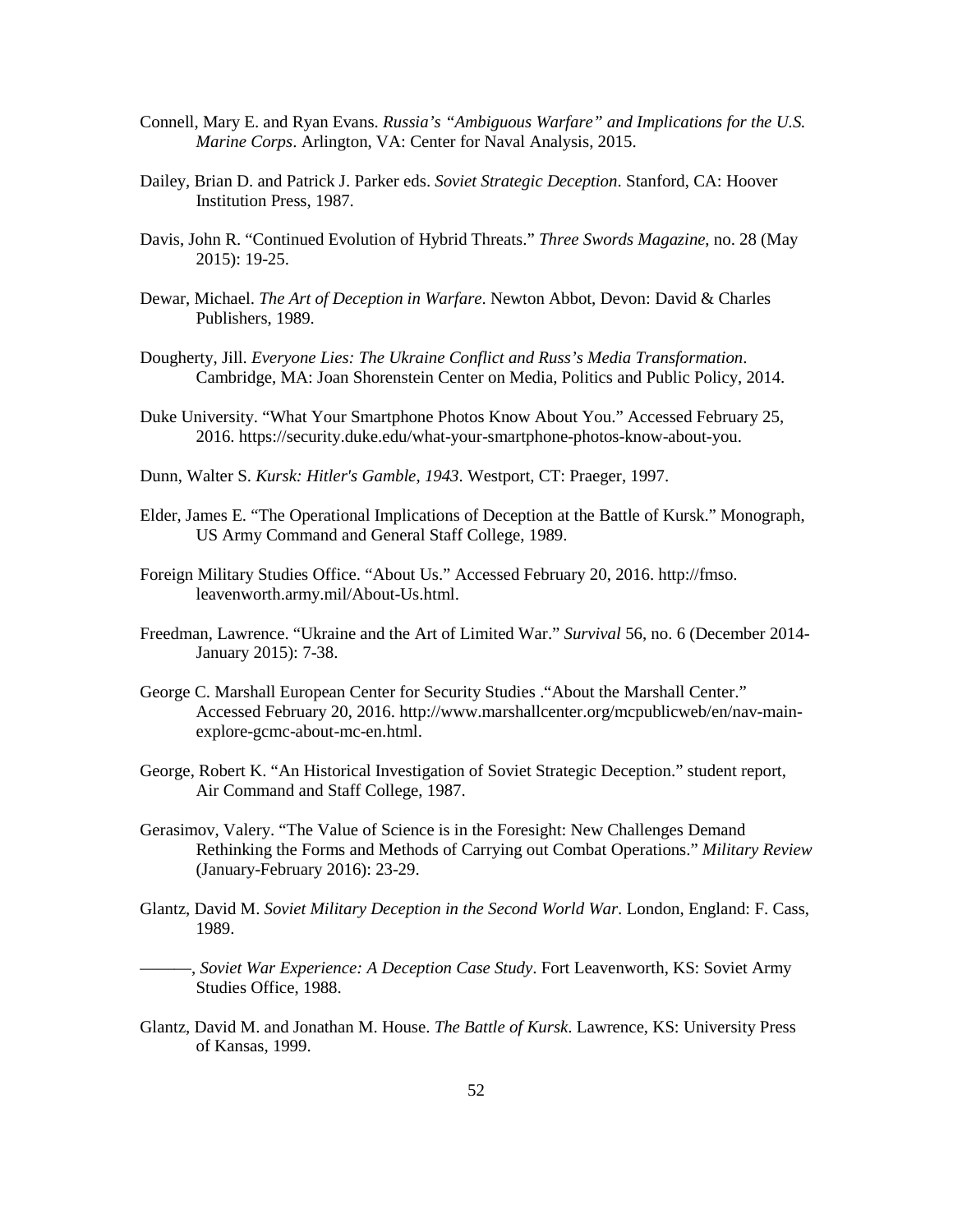- Grabo, Cynthia M. "Soviet Deception in the Czechoslovak Crisis." In "45th Anniversary Issue: Special Unclassified Edition." Special issue, *Studies in Intelligence* (Fall 2000): 71-86. Accessed November 09, 2015. https://www.cia.gov/library/center-for-the-study-ofintelligence/csi-publications/csi-studies/studies/fall00/ch5\_Soviet \_Deception.pdf.
- Gribkov, Anatoli I., and William Y. Smith. *Operation Anadyr: U.S. and Soviet Generals Recount the Cuban Missile Crisis*. Chicago: edition q, 1994.
- Haines, John R. "Russia's Use of Disinformation in the Ukraine Conflict." Foreign Policy Research Institute. February, 2015. Accessed February 25, 2016. http://www.fpri.org/article/2015/02/russias-use-of-disinformation-in-the-ukraineconflict/.
- Hamilton, David L. "Deception in Soviet Military Doctrine and Operations." Thesis, Naval Postgraduate School, 1986.
- Hansen, James H. "Soviet Deception in the Cuban Missile Crisis." *Studies in Intelligence* 46, no. 1 (2002): 49-58.
- Hershberg, James G. "The Havana Conference On the Cuban Missile Crisis." *Bulletin* 1, (Spring 1992): 2-4. Accessed December 23, 2015. https://www.wilsoncenter.org/sites /default /files/CWIHPBulletin1.pdf.

———, "New Evidence on the Cuban Missile Crisis: More Documents from the Russian Archives." *Bulletin* 8-9, (Winter 1996/1997): 270-354. Accessed December 23, 2015. https://www.wilsoncenter.org/sites/default/files/CWIHP\_Bulletin\_8-9.pdf.

- House, Jonathan M. *Campaigns and Commanders*. Vol. 34, *A Military History of the Cold War, 1944-1962*. Norman, OK: University of Oklahoma Press, 2012.
- Huard, Paul. "'Maskirovka' Is Russian Secret War." War is Boring. August 25, 2014. Accessed February 25, 2016. https://medium.com/war-is-boring/maskirovka-is-russian-secret-war-7d6a304d5fb6#.hyjvjrdxt.
- Hull, Andrew W., Andrew J. Aldrin, and Peter B. Almquist. *Managing Uncertainty: Soviet Views on Deception, Surprise, and Control*. Alexandria, VA: Institute for Defense Analysis, 1989.
- Erickson, John. *The Soviet Military, Soviet Policy, and Soviet Politics*. Washington, DC: United States Strategic Institute, 1973.
- Joint Publication 3-13.4: *Military Deception*. Washington DC: Government Printing Office, 2012.<br>Jukes, Geoffrey. *Kursk: The Clash of Armour*. New York, NY: Ballantine Books, 1968.
- 
- Keating, Kenneth C. "Maskirovka: The Soviet System of Camouflage." Student research report, US Army Russian Institute, 1981.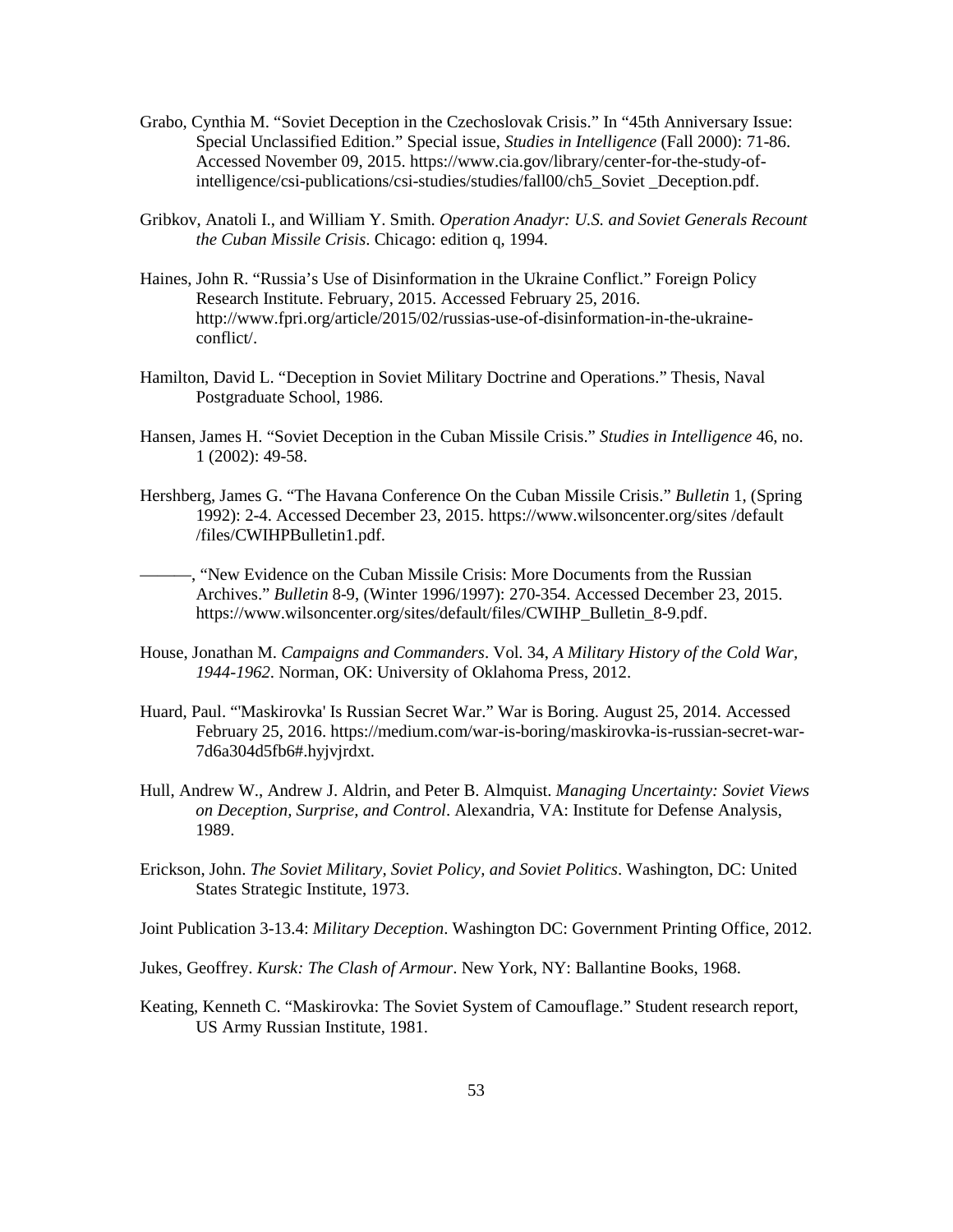- Interpretations." *Bulletin* 3 (Fall 1993): 2-12. Accessed December 23, 2015. Kramer, Mark. "The Prague Spring and the Soviet Invasion of Czechoslovakia: New https://www.wilsoncenter.org/sites/default/files/CWIHPBulletin3.pdf.
- Kruger, Daniel W. "Maskirovka—What's in it for Us?." Monograph, US Army Command and General Staff College, 1987.
- Latimer, Jon. *Deception in War*. Woodstock, NY: Overlook Press, 2001.
- Larrabee, F. Stephen, Peter A. Wilson and John Gordon. *The Ukrainian Crisis and European Security: Implications for the United States and U.S. Army*. Santa Monica, CA: RAND Corporation, 2015.
- Lebow, Richard N. "The Cuban Missile Crisis: Reading the Lessons Correctly." *Political Science Quarterly* 98, no. 3 (Autumn 1983): 431-458.
- Lloyd, Mark. *The Art of Military Deception*. London: Leo Cooper, 1997.
- McCone, John A. *CIA Documents on the Cuban Missile Crisis*. Edited by Mary S. McAuliffe, 19 20. Washington DC: Central Intelligence Agency, 1992.
- Mihalka, Michael. "Soviet Strategic Deception, 1955-1981." In *Military Deception and Strategic Surprise,* edited by John Gooch and Amos Perlmutter, 40-93. London: Frank Cass, 1982.
- Miller, James, Pierre Vaux, Catherine A. Fitzpatrick, and Michael Weiss. *An Invasion by Any Other Name: The Kremlin's Dirty War in Ukraine.* New York, NY: The Institute of content/uploads/2015/11/IMR\_Ukraine\_final\_links\_updt\_ 02\_corr.pdf. Modern Russia, 2015. Accessed February 25, 2016. http://www. interpretermag.com/wp-
- Moore, David T., and William N. Reynolds. "So Many Ways to Lie: The Complexity of Denial and Deception." *Defense Intelligence Journal* 15, no. 2 (2006): 95-116.
- NATO Strategic Communications Center of Excellence. Analysis of Russia's Information Campaign Against Ukraine. Riga, Latvia: NATO Strategic Communications Center of Excellence, 2014. Accessed February 25, 2016. http://www.stratcomcoe.org/analysisrussias-information-campaign-against-ukraine.
- NetLingo: The Internet Dictionary. "Troll." Accessed February 27, 2016. http://www. netlingo.com/word/troll.php.
- Pirnie, Bruce R. *Soviet Deception Operations during World War II*. Washington DC: US Army Center of Military History, 1985.
- Safire, William. "ON LANGUAGE; The Near Abroad." *New York Times*. May 22, 1994. Accessed May 20, 2016. http://www.nytimes.com/1994/05/22/ magazine/on-languagethe-near-abroad.html.